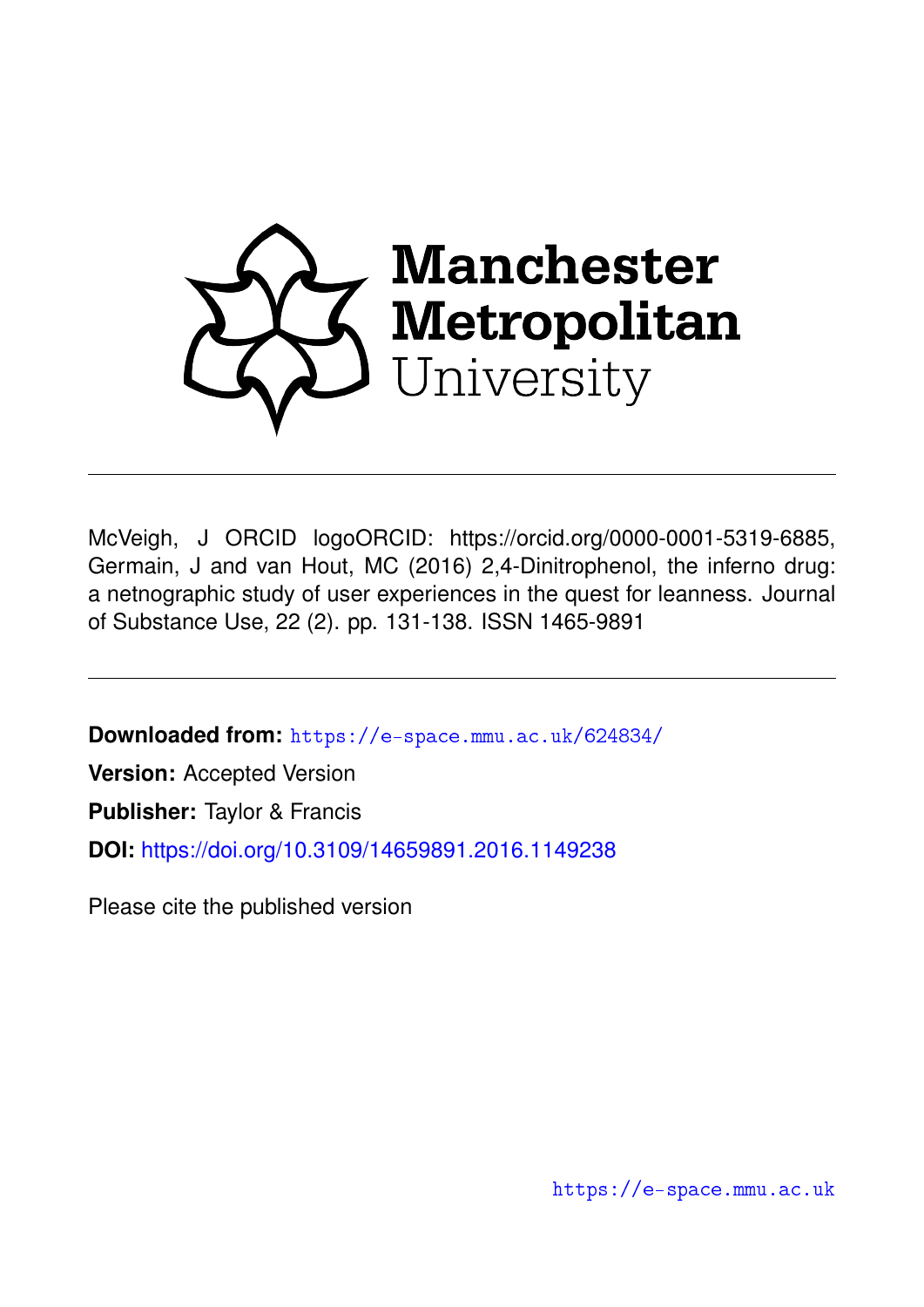**Title** 2,4-Dinitrophenol, the inferno drug: a netnographic study of user experiences in the quest for leanness.

## **Abstract**

## **Background**

Despite not being licensed for human consumption, the internet has triggered renewed, widespread interest and availability of 2,4-Dinitrophenol (DNP). DNP, a cellular metabolic poison causes thermogenesis resulting in fat burning and weight loss. Whilst extensively available for purchase online, research on user experiences of DNP is limited.

### **Methods**

A netnographic approach was used to describe user experiences of DNP via online public websites. Public websites discussing DNP were identified and a purposeful sample selected. Discussion threads were downloaded and a textual qualitative analysis conducted. Four themes containing 71 categories were generated.

## **Results**

There exists a plethora of communal folk pharmacological advice and recommendations for DNP manufacture and use, together with associated harms and outcomes. The efficacy and untoward effects of DNP were described and discussed alongside the notion that DNP should only be used by experienced bodybuilders. Dosage and regimes for optimal use were also described.

# **Conclusion**

This unique study provides a rich examination of the knowledge, attitudes and motivations of DNP users, illustrating the significant role of online public websites in sharing information. Further understanding of DNP users and the online communities in which they reside is warranted to facilitate engagement and formulate appropriate and effective policy responses.

# **Key Words**

DNP; 2,4-Dinitrophenol, Internet, Fat burn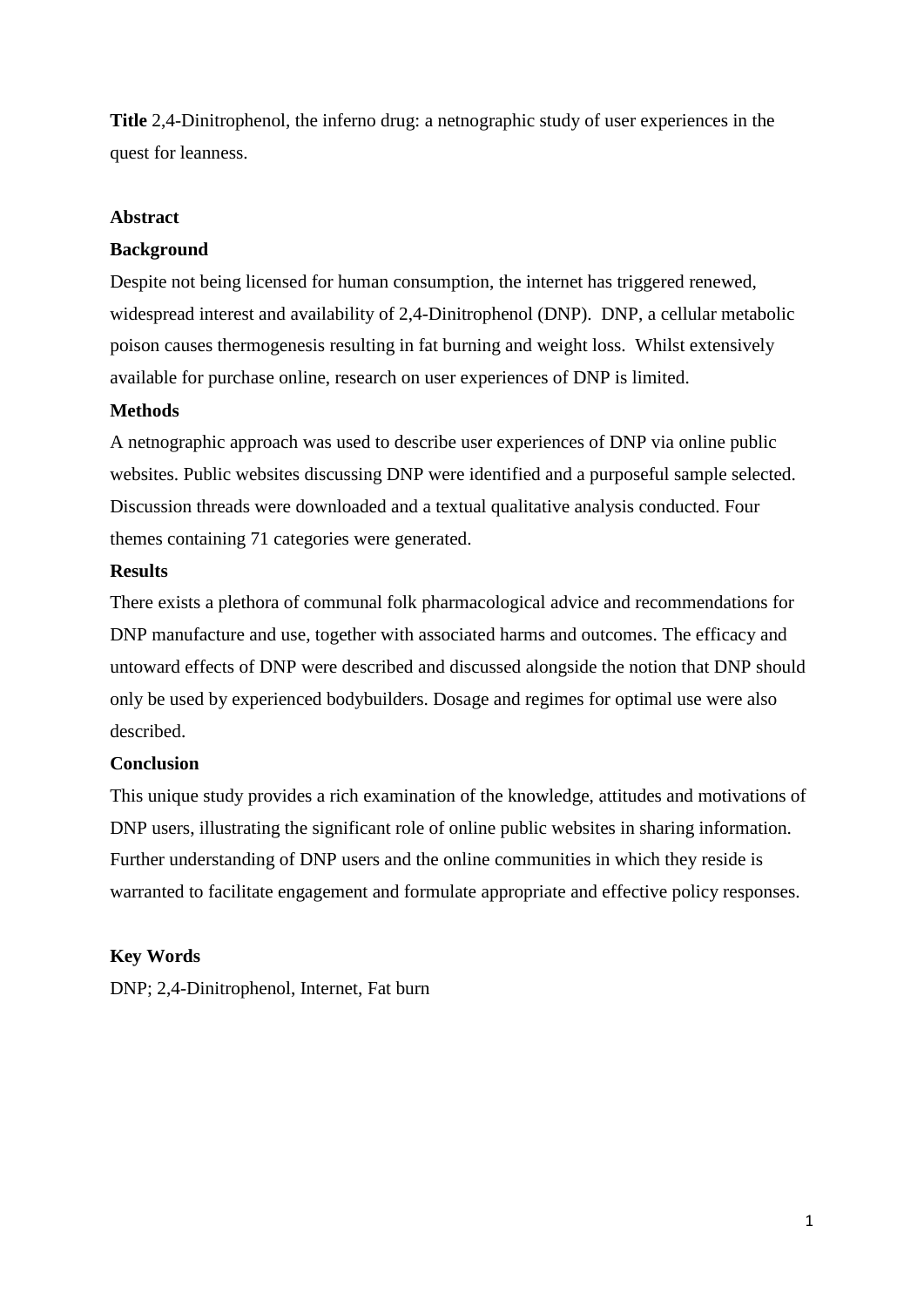**Title 2,4-Dinitrophenol, the inferno drug: a netnographic study of user experiences in the quest for leanness.**

#### **Background**

The availability of substances with the potential to enhance human performance or attributes is by no means a new phenomenon. These drugs can be split into categories based on their functionality and include the structure and function of muscle, the cosmetic appearance of skin, sexual function and behaviour, cognitive function, mood or social behaviour and those that can aid weight loss (McVeigh, Evans-Brown, & Bellis, 2012) and have been termed 'lifestyle drugs'(Gilbert, Walley, & New, 2000). All drugs are capable of causing harm regardless of legality, purpose or motivation of use. In the case of the industrial chemicals dinitrophenols and dinitrocresols there exists a group of highly dangerous substances with a 100 year track record of causing harm. There are six different dinitrophenols (Agency for Toxic Substances and Disease Registry, 1995a) and 18 different dinitrocresols (Agency for Toxic Substances and Disease Registry, 1995b) however the most important of these substances, both commercially and from a public health perspective is 2,4-dinitrophenol (commonly referred to as DNP). It is not licensed or produced for human or veterinary consumption with its legitimate use restricted to that of a fungicide, insecticide, preservative used in the production of dyes, explosives and in photographic development (Llewellyn, 2012; Politi, Vignali, & Polettini, 2007). DNP completely by-passes the most rudimentary pharmaceutical safeguards with the quality, purity and chemical composition of the substance a complete unknown (Reuter & Caulkins, 2004). The extremely narrow therapeutic window associated with DNP, as identified from the research of the 1930s (Masserman & Goldsmith, 1934) to the present day (Grundlingh, Dargan, Wood, & El-Zanfaly, 2011), combined with the unknown strength of an illicitly manufactured drug, poses a threat to public health.

When consumed by humans, DNP stimulates metabolism by inhibiting the mitochondria from making adenosine triphosphate (ATP). It is the release of heat from the mitochondria that results in thermogenesis and consequent fat burning leading to weight loss (McFee, Caraccio, McGuigan, Reynolds, & Bellanger, 2004). Reports of the level to which DNP can result in weight loss are truly staggering. Within bodybuilding circles there is an acceptance that a bodybuilder weighing 220lbs can lose 20lbs of body fat in a matter of only a few weeks with the use of a single 200mg capsule per day (Llewellyn, 2012).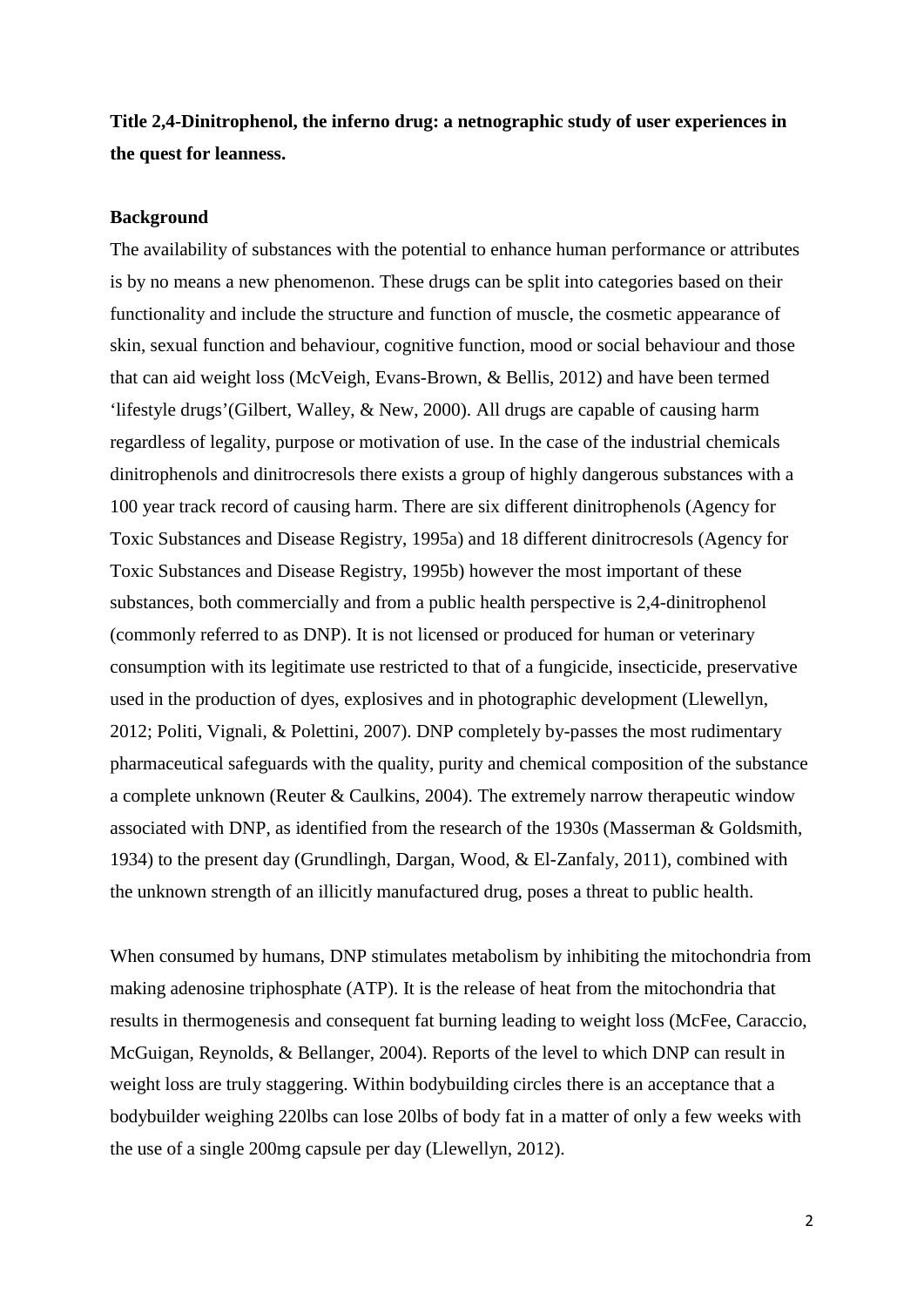The earliest reports of DNP relate to its industrial application, specifically, its use in the manufacture of munitions during World War I in France. Adverse health consequences associated with exposure to DNP were published (Perkins, 1919) shortly after the war, providing early evidence of a link between weight loss and DNP. This was supported by reports of deaths in the dye industry of the United States (Hamilton, 1921; Tainter, Stockton, & Cutting, 1935)with cases of continued increases in body temperature post mortem. Sporadic reports of fatalities due to the accidental ingestion of DNP have continued (Cann & Verhulst, 1960).

By the mid-1930s 'secret remedies' in the United Kingdom and 'patent medicines' in the United States were big business, with DNP at the forefront of popularity. It was estimated in 1935 that over 100,000 people in the United States had used DNP (Tainter et al., 1935). Large numbers of weight reducing preparations containing DNP were being sold across America, some products in which DNP was the sole active agent but often as just one constituent of a cocktail of weight loss ingredients (Hecht & Jannssen, 1987). DNP was heavily marketed, with newspaper adverts featuring subtle and not so subtle headlines such as "Now you too can take off pounds of ugly fat this safe easy quick way" (Evans-Brown et al., 2012), "…absolutely no ill effects" (Colman, 2007), "no dieting, or self-denial, no strenuous exercise" (Evans-Brown et al., 2012).

Medical journals and the mass media soon became aware of a growing number of adverse effects amongst users of DNP(Evans-Brown et al., 2012). By the end of the 1930s DNP had been discredited and taken off the market due to a range of serious adverse effects and consequences, including by this stage over 160 cases of cataracts, (Horner, Jones, & Boardman, 1935) liver failure, agranulocytosis and at least ten fatalities in those consuming DNP for weight loss purposes (Evans-Brown et al., 2012). Predictably, reports of negative effects due to the ingestion of DNP diminished significantly following the banning of the substance and its formal removal from the market in the United States and Europe. However, occasional occurrences were still recorded, sometimes as a result of DNP being a 'hidden' ingredient within a preparation (Cann & Verhulst, 1960; Kurt et al., 1986; LLewellyn, 2012; McVeigh et al., 2012). There is evidence that DNP continued to be used in some private weight loss clinics, sometimes with devastating results (Cann & Verhulst, 1960). However, it was in the underground anabolic steroid-using communities of the early 1990s that DNP underwent something of a revival (Grundlingh et al., 2011). Dan Duchaine, the "Steroid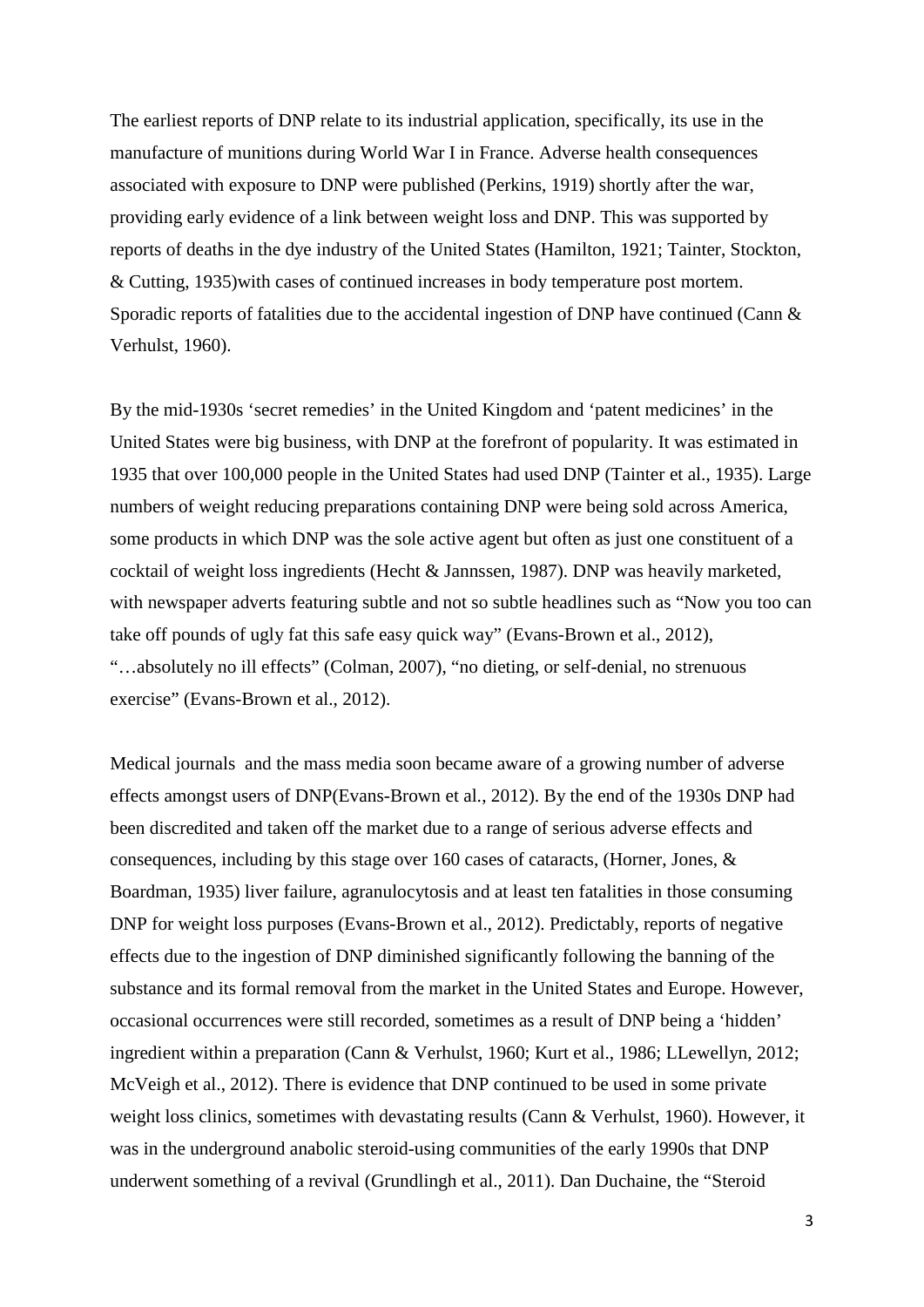Guru" and author of highly influential publications (e.g. (Ducahine, 1989)) is partially credited with the re-emergence of DNP, although he did not try to conceal the clear dangers associated with its use (Baker, 1997). Those publications of the 1980s and early 1990s inevitably had a limited circulation and appeal and whilst they may to some extent be credited with the re-emergence of DNP, the introduction and growth of the Internet triggered the widespread interest and availability of DNP, together with a pharmacopeia of other human enhancement drugs (Llewellyn, 2012).

Whilst DNP has previously been linked to illicit anabolic steroid users, (Grundlingh et al., 2011; Le, Wood, & Kumarasinghe, 2014), the growth of the internet has coincided with an increasing interest and availability of DNP. The use of DNP has been identified in dieters (Wise, 2014) seeking rapid weight loss (Sawer & Mendick, 2013). With an increase in availability and broadening interest there have inevitably been media reports discussing the use of DNP, further promoting awareness of the drug and its potential for dramatic fat loss. Recent deaths have been reported in those suffering with eating disorders (Sawer & Mendick, 2013), sports competitors (Brooke, 2013) as well as those associated with bodybuilding (BBC, 2012; Matharu, 2014) and more recently in healthy young people (Cullen, 2015; Morris, 2015) . However, the estimated number of deaths due to the ingestion of DNP in recent years are inexact. In the context of Kamour et al's (2014) recently published work, Grundlingh et al (2011) review (Grundlingh et al., 2011) of reported fatalities may be merely an early warning of an emerging public health concern.

In contrast to many of the sought after human enhancement drugs of today, DNP has an established history of use stretching back approximately 100 years. While the rapid increase in interest in relatively new substances such as modafanil, melanotan I and II and a range of anabolic peptide hormones can be linked to the growth of the internet (McVeigh et al., 2012), in the case of DNP it could best be described as being re-launched via the internet. We are aware of the dynamic nature of the internet in fuelling communal folk pharmacology around novel psychoactive drugs (Corazza, Schifano, Demetrovics, & van den Brink, 2013; Corazza et al., 2012) and performance and image enhancing drugs (PIEDs) (Smith & Stewart, 2012; M. C. Van Hout, 2014a). In terms of body transformation, online cyber activity drives the expansion of self beyond physical limitations (Fernback, 2007; Robinson, 2007), and fuels the distribution of knowledge between users and interested parties (Smith & Stewart, 2012). However, the fact that the use of DNP as a weight loss product by far out dates the internet,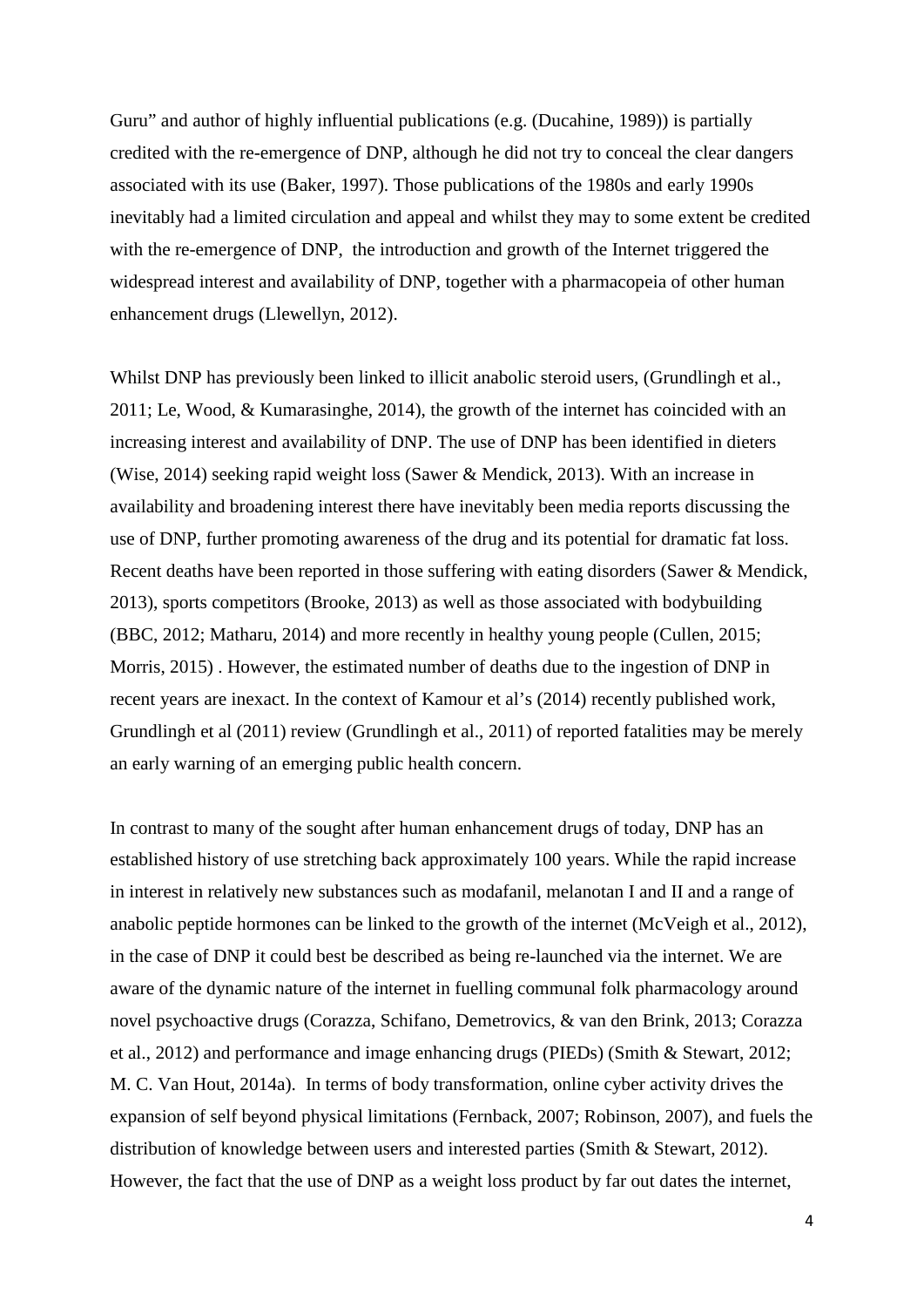does not diminish the role that the internet has in influencing views, opinions and beliefs or in stimulating and facilitating the illicit market (Evans-Brown et al., 2012).

The relationship between drugs, the Internet and consumerism is compounded by difficulties in distinguishing between self-medication, hedonism or the pursuit of image ideals, and equally the division between pharmaceutical, recreational and lifestyle drugs (Walsh, 2011). According to van Ree (351-352); *Drugs are the product of consumer culture'* (Van Ree, 2002). As a result, internet monitoring and the collection of information via online communities (Boyer, Lapen, Macalino, & Hibberd, 2007; Boyer, Shannon, & Hibberd, 2005; Rheingold, 1993) is increasingly utilised for the observation of recreational, psychonautic, self-medicative and lifestyle drug consumptive behaviours (Cambell et al., 2001; Hsiung, 2000; Saba & McCormick, 2001). Of interest for this study, is the passive monitoring of asynchronous communication between DNP users and exploration of the divergence of opinions on this compound within dynamic forum discussions (Day & Keys, 2008; Fernback, 2007). We recognise that monitoring of public forums is more likely to capture a specific type of computer *'savvy'* DNP user. That said, the study is unique in that it provides insight into a poorly understood phenomena in the form of DNP which is being used for performance and image enhancement. This netnographic study aimed to explore the word of '*mouse*' sharing of pharmacological knowledge, practice and protocols for DNP use amongst individuals engaging in internet forum activity. Of particular interest was descriptive information relating to DNP user experiences of purchasing, use, side effects, outcomes and regimes.

#### **Methods**

We utilised a similar approach as phenomenological internet forum studies on novel psychoactive drugs (Kjellgren, Henningsson, & Soussan, 2013; Kjellgren & Jonsson, 2013 Kjellgren & Soussan, 2011; M Van Hout, 2014) and virtual ethno-pharmacological studies on performance and image enhancement drugs (Jespersen, 2013; Smith & Stewart, 2012). Netnography is a novel qualitative research methodology adapting ethnographic research techniques to *'the study of cultures and online communities emerging through computermediated communications*' (Kozinets, 2002). Internet searches were carried out in April 2014 using specific key words; *'2,4-DNP; '2,4-Dinitrophenol', 'Nitrophen', 'Fenoxyl Carbon N; Nitrophen'; 'Nitrophene'; 'Phenol', 'Solfo Black; 'Tertrosulphur'; 'Chemox' 'Dinitro'; 'Nitro' ; 'Dinitra'; 'Aldifen',* and *'Chemox'.* A purposeful sample of the top ten Google hits pertaining to public websites discussing DNP was chosen. In each site, the first 60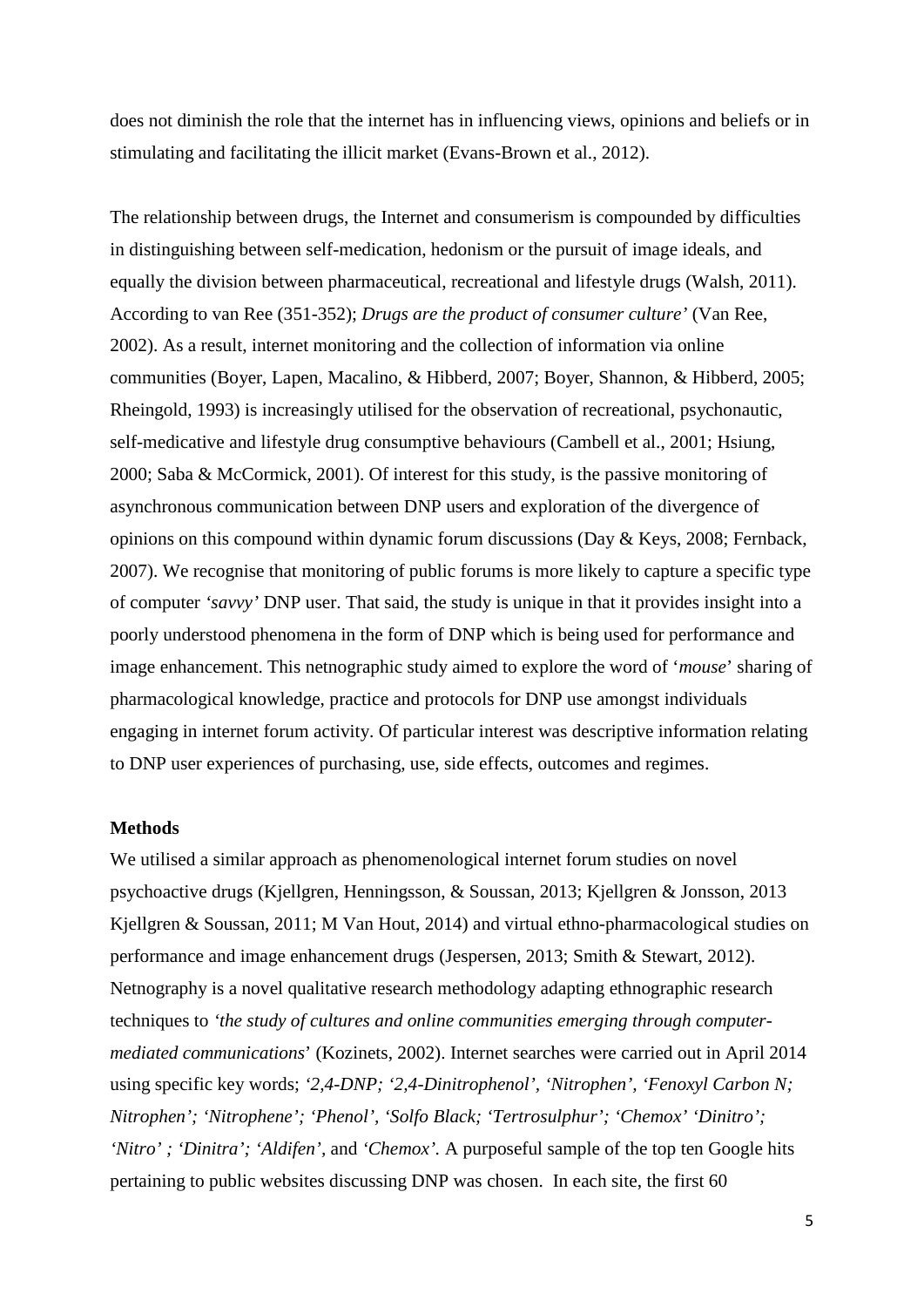screenshots of discussion threads posted by DNP users and parties interested in using DNP were downloaded. It was decided by the team that 60 screenshots per site was optimal in reaching data saturation whereby new threads would not produce new or novel information on DNP (Gillham, 2005). See Table 1.

## Insert Table 1 about here

No records were excluded due to incomprehensibility. 12 duplicates were removed. The final data set of 414 screen shots was transferred into a Word file and stored on an online password protected computer. All postings were anonymous (Smith & Stewart, 2012; Wilkinson & Thelwall, 2011), with further confidentiality ensured by the removal of URLs, user pseudonyms and country or city identifiers.

A textual qualitative analysis of forum postings was conducted (Fielding, Lee, & Blank, 2008; Miller & Sønderlund, 2010). The data file was read three times so as to familiarize and achieve an overview of the postings in an unbiased and open manner, and in the absence of any specific hypothesis pertaining to DNP. Interpretative validity (Maxwell, 1992) was ensured by respecting perspectives and experiences of DNP users. Codes were used to structure the textual data into categories, which were then collectivised into themes, in order to raise the level of abstraction through patterns identified in related categories (Crossley, 2007). Four themes containing 71 categories were generated. See Table 2.

#### Insert Table 2 about here

### **Results**

Given the nature of this passive site monitoring exercise, it is not possible to provide detailed participant information such as age and gender. This section presents the themes with illustrative narratives.

### **DNP Manufacture, Sourcing and Products**

DNP was described as sold by industrial vendors as pure crystalline (100% dry) DNP, and powdered DNP (usually 5-10% moisture). Comments centred on its regulatory status and similarities to the '*research chemical markets'.*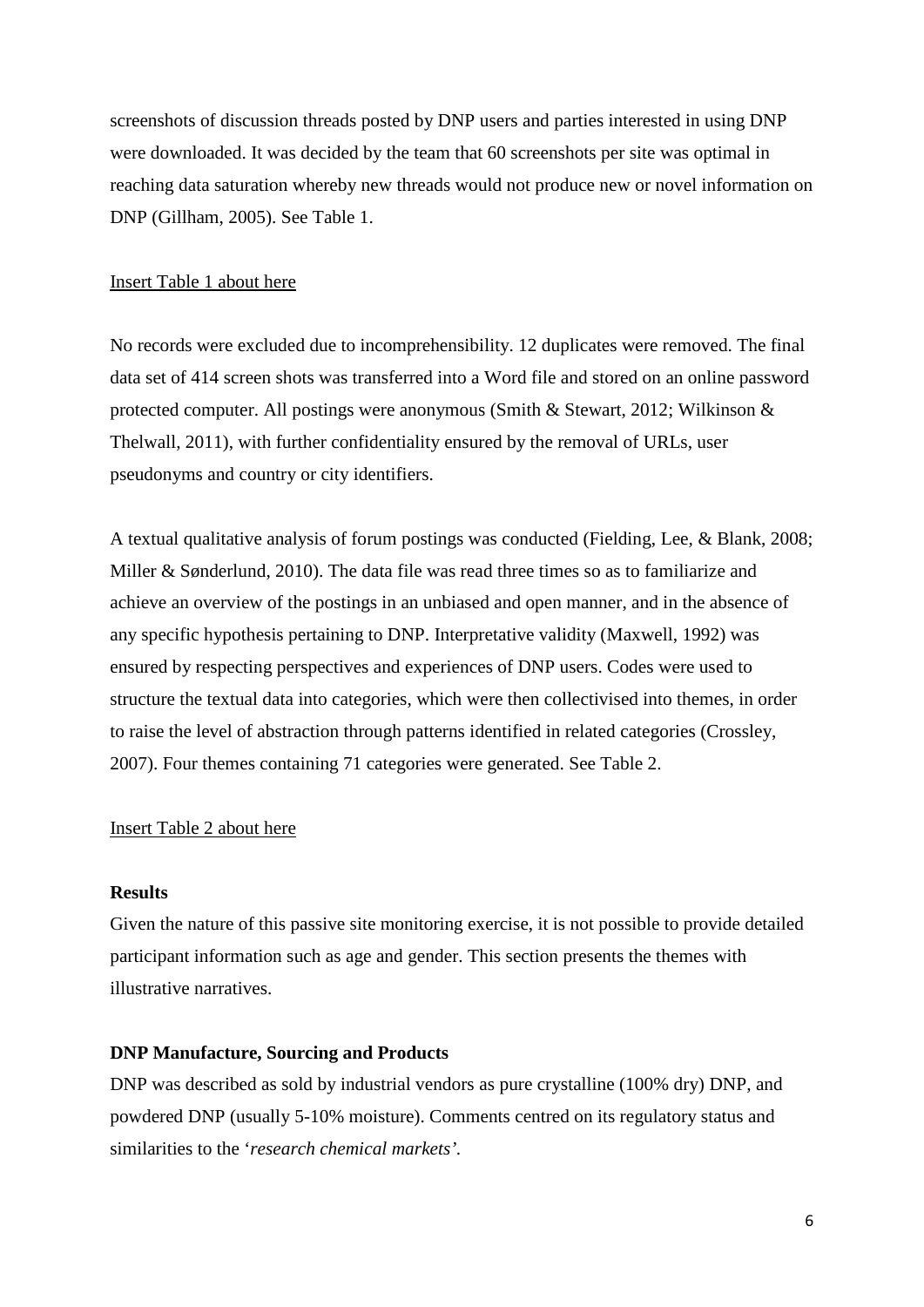*'DNP is not a drug, or a scheduled substance. It's a chemical, DNP is regulated by law to prohibit misuse, improper disposal, improper transit, and because in its raw form it is very combustible.'* 

Online discussion relating to the sourcing of DNP and product nomenclature is not permitted. However, some users referred to the following products '*Dinitro', 'Pyrex', 'Genotec', 'Madox Medica DNP'*, and *'D-Hacks DNP'* and vendors; *'Dynasty China Labs'* and *'Zhengzhou Nongda Biochemical Products Plant.*' Export appeared most common from China, India, Turkey and Pakistan. Western Union and Escrow<sup>[1](#page-7-0)</sup>were commonly used to transfer funds between vendors and buyers. User discussions centred on finding reliable and credible sources and difficulties in the verification of content. Many users reported concern for estimation of capsule dosage when reliant on third party manufacture.

*'The fact that DNP, under therapeutic dosages is safe overall doesn't mean that DNP from clandestine online-suppliers are automatically safe too.'*

Some users described verifying content of DNP powder by virtue of its luminous yellow colour.

*'Put some of the powder on your finger tips and rub together. If your skin turns yellow and stays that way until those layers of skin fall off then it's real.'* 

DNP powder is reportedly shipped in metal containers holding a cushioned glass jar to prevent exposure to heat or shock and risk of explosion in transit. Advice around how to make DNP capsules at home was provided on seven sites, with recommendations to wear goggles, masks and two sets of gloves, as DNP was observed by some users to absorb through single sets of gloves.

*'DNP will turn everything and anything yellow including skin, clothes, carpet, and hair. You think you have washed it off your hands and you touch something and later you see yellow spots on what you touched.'*

Due diligence and care was reputedly required when preparing to encapsulate DNP 'by drying out the powder in a low heat oven to eliminate water content, and measuring powder and

<span id="page-7-0"></span>**.** .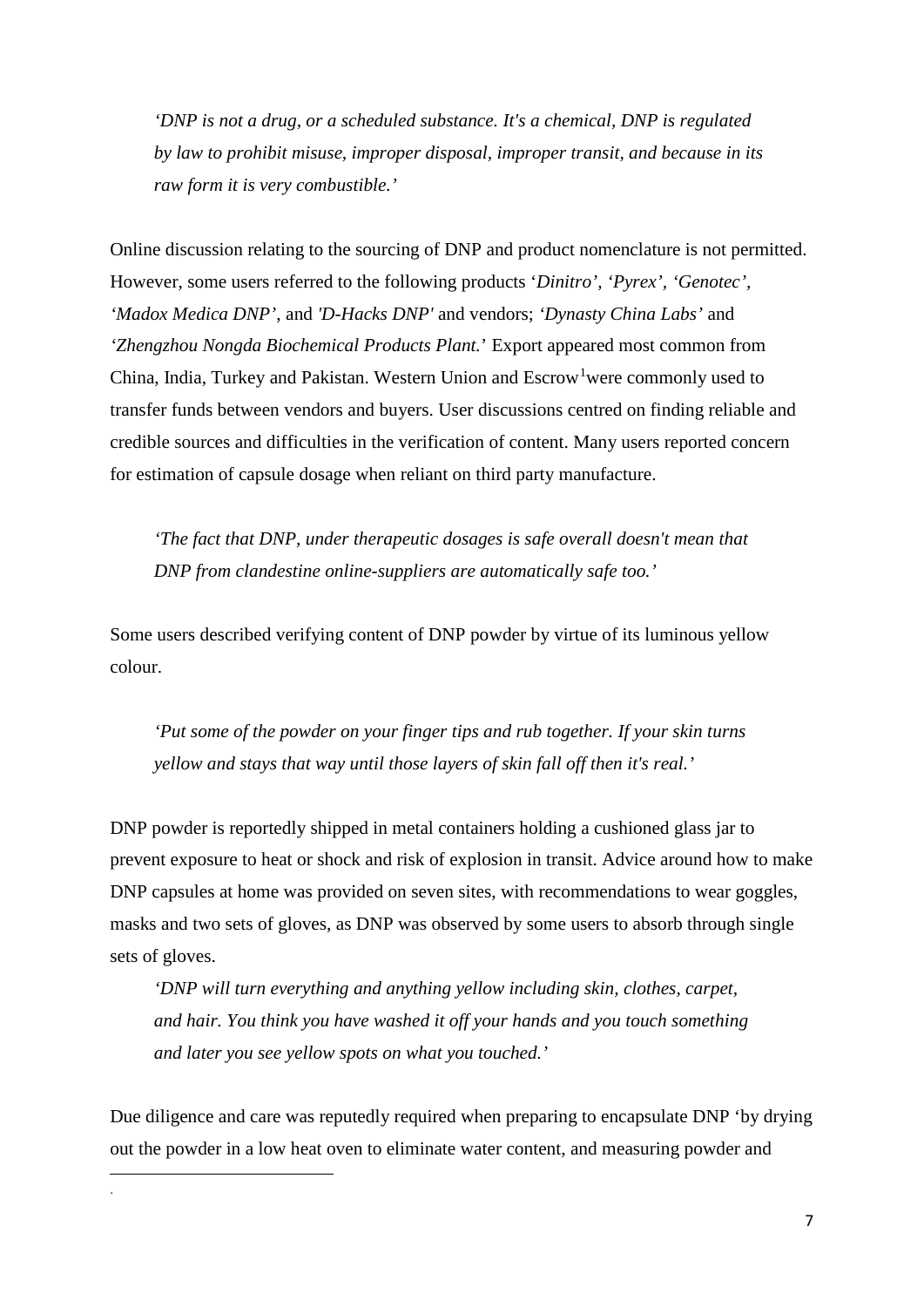additives such as corn starch, salt, sugar or Vitamin C. Reliable scales, a *'Cap M Quik Device'* and size "O" caps are used.

*'You can use any edible powder as filler, even sugar or salt... the best would be something with similar volume per weight. Spread about 1/4 of the package into a small plate and place in the oven at about 60c for around 3 hours. I checked progress every once per hour and revolved the powder in the plate each time (although that's not really necessary). Then I left resting for some minutes until it reach ambient temperature. After that it was necessary to grind into a finer powder using the smooth part of a meat hammer. Then I used a plastic sieve to filter the powder, getting a fine and homogeneous powder ready for encapsulation.'*

DNP Popularity, Risk Perceptions, Potential for Harm and Informed User Decision-making User discussions centred on DNPs steady increase in popularity. Choices to use DNP also centred on the relatively controlled 50% elevation in resting metabolic rate as opposed to the ECA (ephedrine, caffeine and Aspirin), stack. Favourable views on DNP appeared grounded in its lack of anorectic effect in comparison to ephedrine or other thermo genic agents. Other discussions mentioned the unpleasant stimulatory effect of '*clenbuterol'*. Some users advocated co administration of ECA, clenbuterol and *'Yohimbine'* (mild MAOI with stimulant and aphrodisiac effects) to optimise fat burning capacity.

*'DNP 'upgrades' the effects of clen [clenbuterol]. If you have used clen before and it had/has stopped working, then DNP will bring back its glory.'*

Conversations centred on DNP's attraction to the *'wrong crowd in general'*, those illinformed as to the risks associated with DNP and seeking the short cut to leanness.

*'DNP is not a drug for everyone, definitely not the beginner who just wants to lose a couple of pounds to look better with the shirt off… Without proper education on its use, DNP can be deadly.'*

*'My only opinion is that before taking any supplement or drug the individual should research fully. Internet advice is just that, rather look for actual studies and get the full picture. DNP rightly has a scary reputation, not so much for the*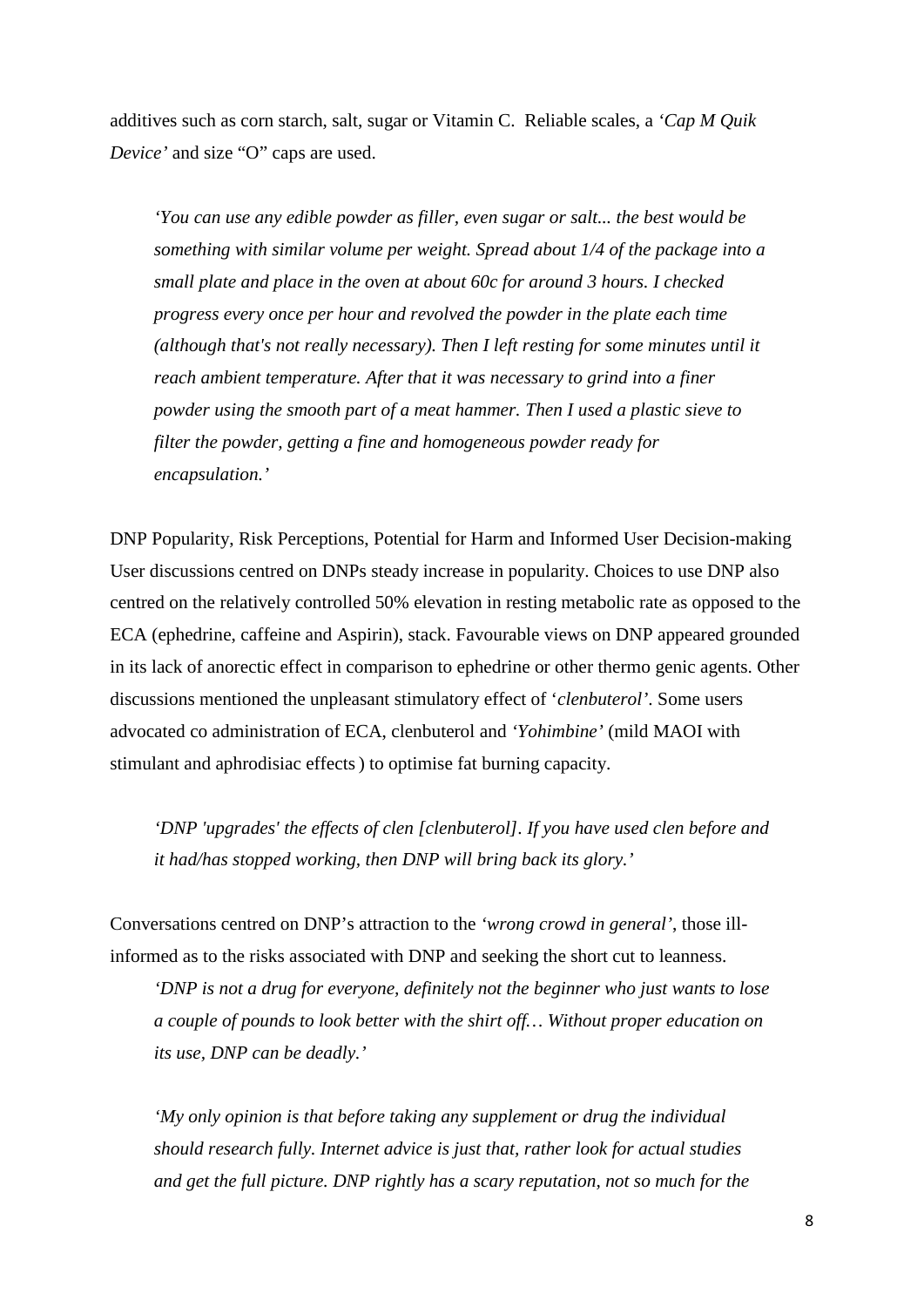*actual amount of incidents that have occurred but more so the risk involved with improper use/abuse.'*

DNP was described as an *'intolerable but effective fat burning drug'* carrying significant potential for harm in the event of incorrect use.

*'When done correctly, it is the perfect fat loss drug. DNP is definitely for experienced users only. This is probably the only thing out there that can actually kill you.'*

Experienced users and those who had researched the drug were aware of dangers in the lack of upper limit in thermogenic increases*.* Heat radiation from the head and body surface, and lack of negative feedback within the body in the event of overdose were described, with most users aware of the reported 10% increase in metabolic rate for every 100mg of DNP. Tentative approaches to use were advised.

*'Many people think this drug is very dangerous... and it is... if misused... basically, there is no upper-limit to how high your body-temperature can go on this stuff... which means your dosage really has to be watched closely.'*

Most users were aware of the carcinogenic potential of DNP's phenol status and the harmful nature of production of free radicals during rapid fat oxidation. Discussions also centred on incidence of cataracts and potential damage of reproductive organs in females. Harm on inhalation of powder, sub dermal absorption, skin and eye irritation, and damage to liver and kidneys were also discussed.

### **DNP Outcomes, Management of Side Effects and Supplementation**

Fat losses of between 10 and 12lbs were purported within 8-10 days of use. Mixed views were evident with regard to DNP results in males versus females. However, fat loss was reportedly masked by water retention during cycling, despite efforts to restrict dietary intake, and with true DNP outcomes impossible to calculate until post DNP cycle and subsequent loss of water weight. Optimal outcomes were visible 3-5 days following cessation of use.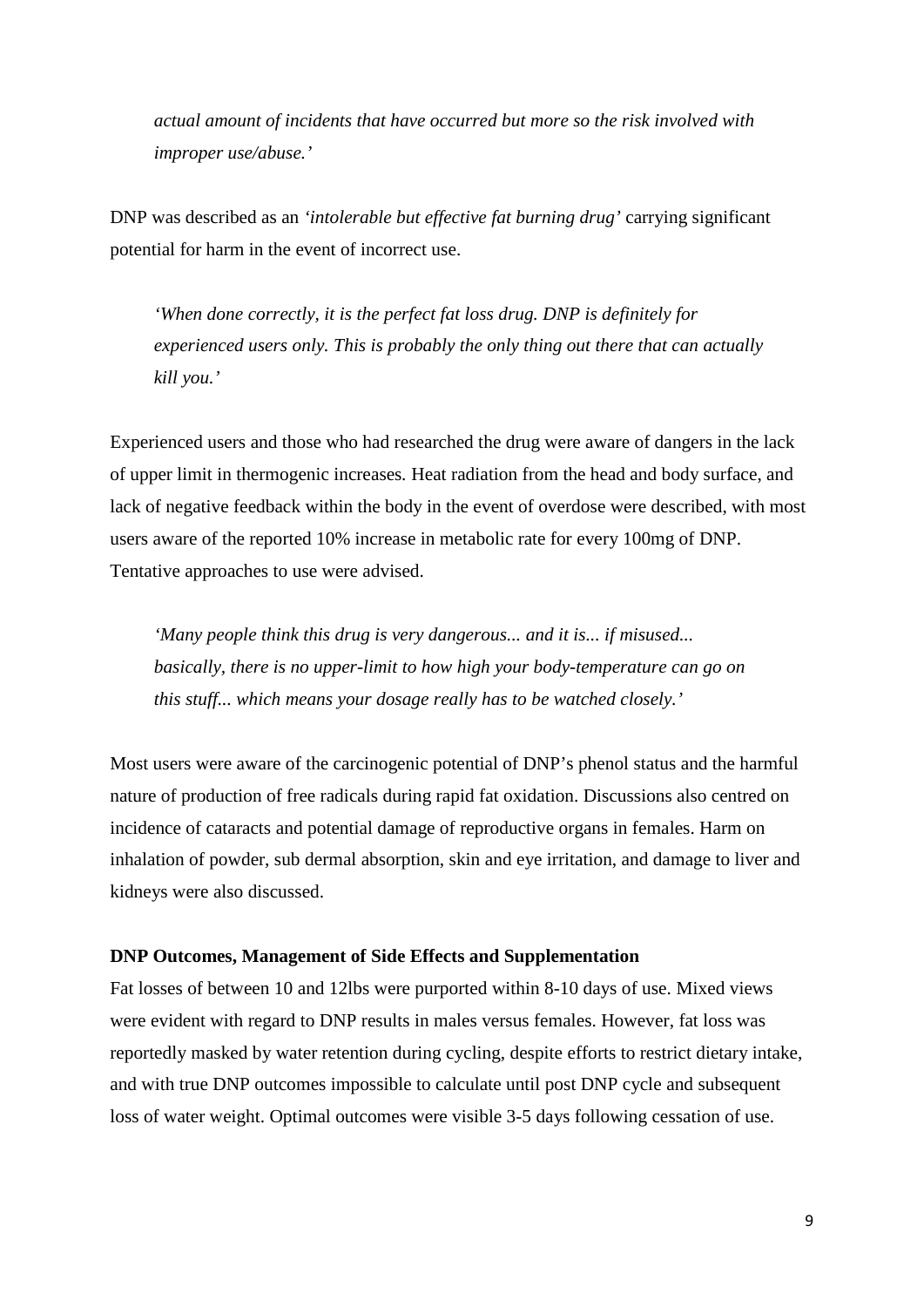*'DNP is evil in the way it blunts thirst, while at the same time doing the cruel trick of bloating your body with water WHILE dehydrating you from water in your organs.'*

Common short term side effects of DNP were reported by users to include thirst, shortness of breath/ rapid breathing, yellow vision, sore throat, flulike symptoms, fever, swollen lymph nodes, yellow eyes, hand tremors, fatigue, lethargy, dehydration, headaches, weakness, vomiting, abdominal pain, convulsions, nausea, neuropathic pain, rashes, reduced blood pressure and sweating.

*'The side effects are serious and numerous, but if used correctly, none of the side*  effects are permanent. Despite these numerous side effects people still use it *because it works when nothing else will.'*

Discomfort and at times profuse sweating were described by all users, with most choosing to cycle DNP during the winter months, or during holidays so as not to impact on their professional lives. Bodily fluids such as urine and semen were described as becoming yellow and darkened. A characteristic DNP body odour was described by some users. Temporary neuritis or peripheral neuropathy was reported by several users.

*'DNP is one of the best fat burners out there-if you can stand the sides, constant sweating, irritable, lethargic, dehydrated......it is difficult to workout! 'You will be very uncomfortable... and very hot. Take this into consideration if you have a job... you'll look like you just ran a marathon.'*

Practical considerations when embarking on a DNP cycle (and viewed by many users as facilitating use of higher doses) included aiming fans at head height, washing bed linen daily, remaining indoors during DNP cycle in summer or in hot climates, proper hydration, use of glycerol to aid in muscle hydration, care in cardiovascular training, avoidance of overeating and overheating, use of body thermometers, cold bathes, cold pads, and restricted consumption of carbohydrates.

*Always follow DNP exercise with antioxidants, carbs, and this is a good time to use your multivitamin.'*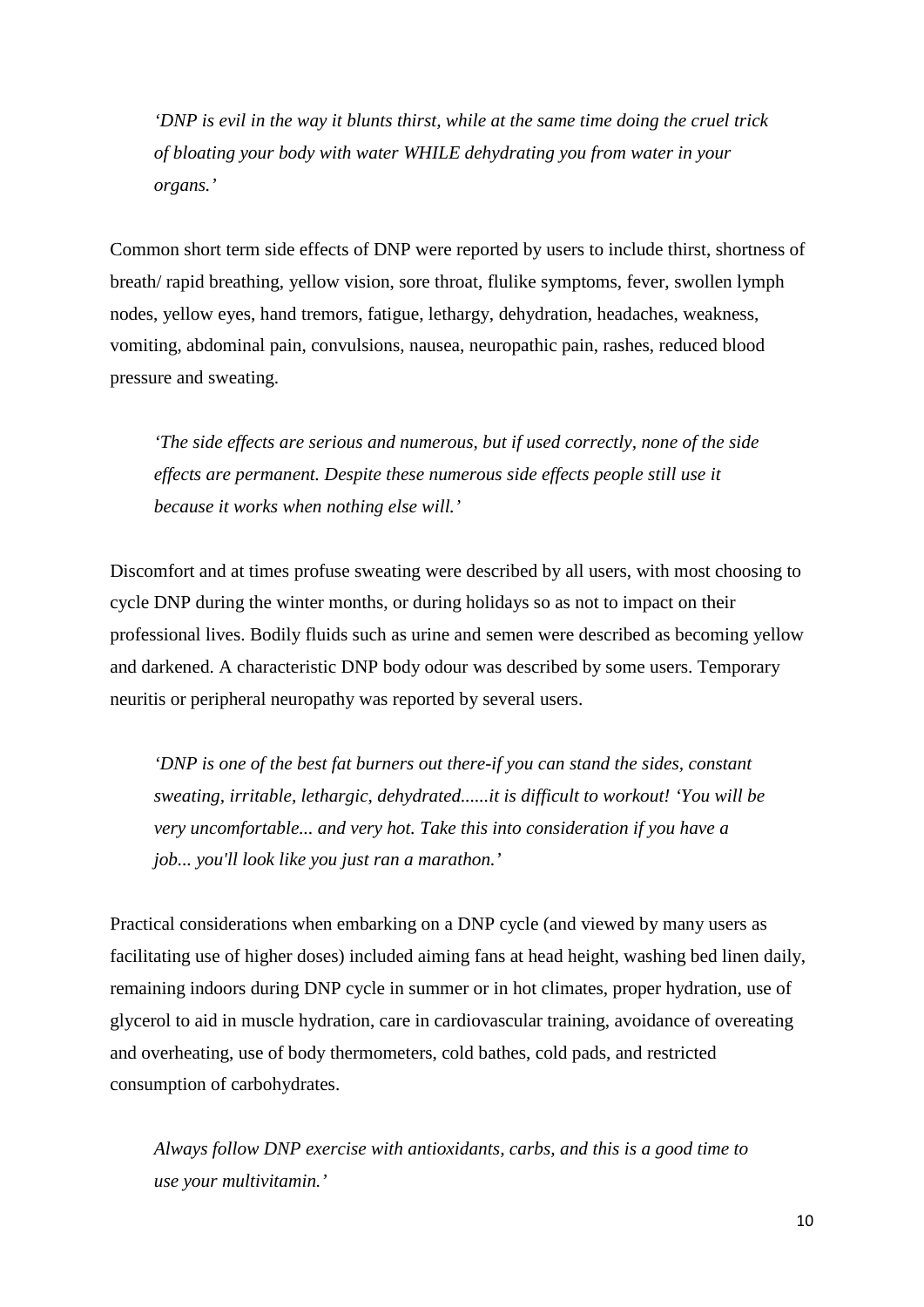Insomnia resulting from sweating and nausea was managed by holistic supplements, melatonin, prescription or over the counter (OTC) medications. Allergic reactions were described as dose and tolerance dependent, with some users experiencing rashes in first cycles only. Options to manage this included anti histamine therapy.

*'The allergies manifest themselves first as itching without any rashes or redness.. It will later develop into rashes and or hives around the body and possibly spread to the face, neck, lips, and scalp area in severe cases. Any over the counter or prescription allergy medication (anti histamine) will cure the allergies. Also if you're allergic to DNP it doesn't mean you can't use it in the future. Allergies to DNP seem to have a tolerance factor.'*

The following supplements were advised to aid DNP's effectiveness and improve user comfort;

*'Magnesium (1500mg); Vitamin C (3000mg in divided doses); Vitamin E (1200 IU in divided doses); Glutathione (200mg in divided doses); NAC (various amounts); T3 (dose according to personal preference); Calcium (2000mg not taken with the Magnesium); 5-HTP (if not on antidepressant medication) (various amounts); Meridia, Redux, or Fenfluramine (various amounts); Hydroxycitric Acid (particularly in the evenings to curb cravings); Pyruvate (2-6g/day in divided doses); Glycerol (3 tbsp/day in divided doses)" and "Alpha-Lipoic Acid (500-1000mg daily in divided doses).'*

Other substances advised included, '*sibutramine, gluthathione, potassium, fish oils, green tea extract, selenium'* and '*multivitamins'*. Combination DNP capsules were reported as containing '*200 mg DNP, 100 mg Quercetin (anti-histamine and anti-oxidant), 10 mg Sibutramine HCL (Appetite suppressant), 150 mg Magnesium Malate, 180 mg Synthetic Vitamin E (400 IE/IU), 5 mg Vitamin B12 and 5 mg Yohimbine HCL'.* 

Users were advised not to consume prescribed medications such as anti-depressants, muscle relaxers, beta blockers, diuretics, or alcohol or illicit drugs such as MDMA or GHB.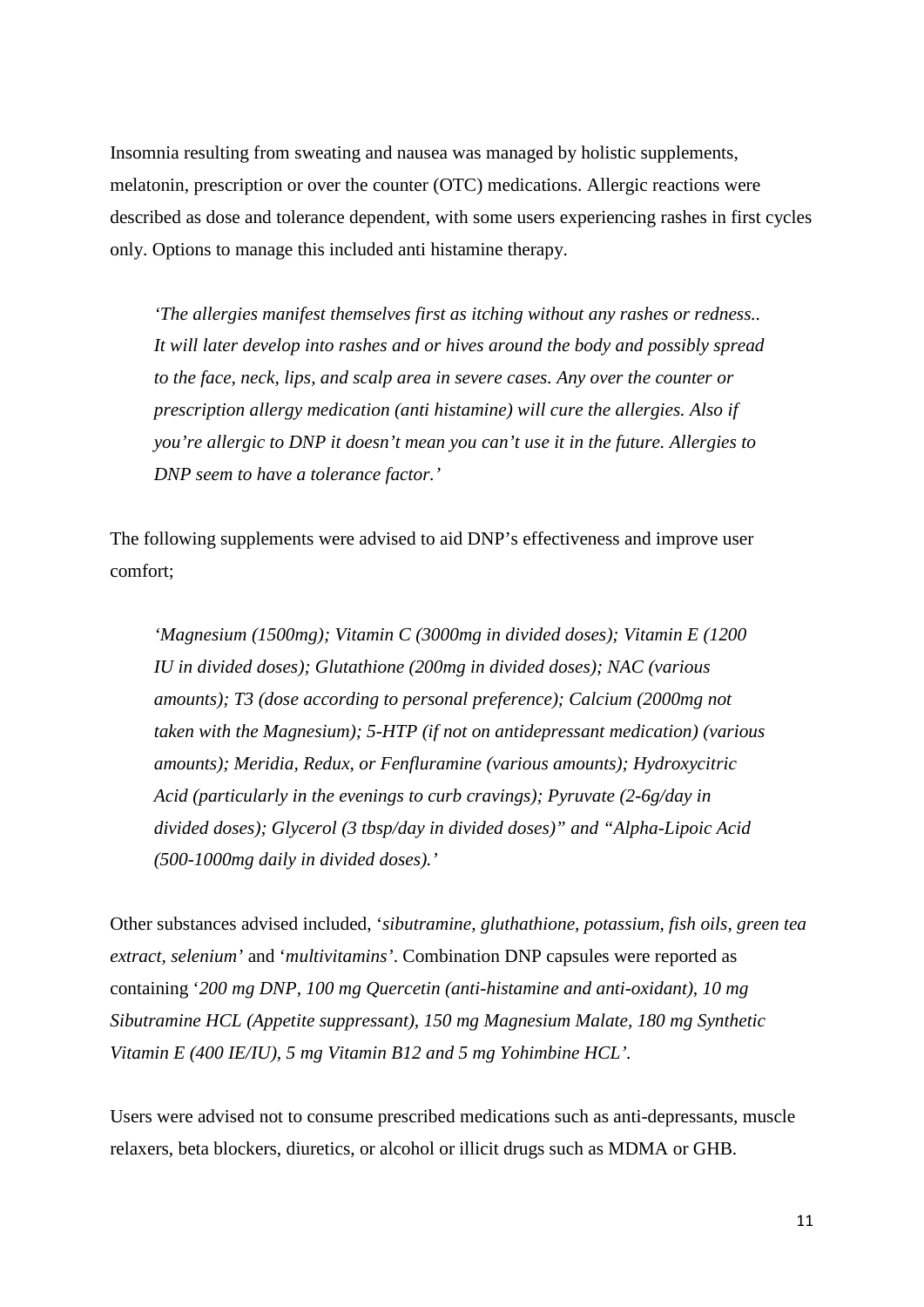*'Any medications that suppress energy. No allergy meds, antidepressants, muscle relaxers, or beta blockers. DNP will have you low as it is; don't worsen your body's energy by taking something that suppresses you further.'* 

DNP Dosage and Regimes for Optimal Use

The typical DNP cycle was 7-8 days on, followed by 7-8 days off. Doses of 375mg per day were purported resulting in increases of up to 55% in metabolic rate,.. Many discussions speculated on fatal dosage of DNP, which was estimated to range from between 1 and 3 grams (approximately 20-30 mg/kg). Some sites reported the lethal dose as 1200mg. Overdose was described by one user as an '*inferno cycle'*.

*'A lethal dose and the effective dose needed to lose fat rapidly are much too close together. A little too much DNP will send you to the hospital and perhaps to the grave.'*

The importance of 'correct dosage' (3-mg/kg of bodyweight) was with recommendations to gauge tentatively in response to side effects. Discussions recommended user awareness of a 36 hour DNP half-life, with some users reported experiences of DNP half-life lasting over 48 hours. Many employed a calculative approach using Excel sheets to estimate accumulative amounts of DNP in the body.

*'Too many people don't see the pounds melting off of them and panic so keep upping the dose. Not waiting for the DNP to do its job and more often not realizing that the scale isn't moving like it should because they are holding a lot of water that won't leave until several days after they stop DNP.'*

Mixed views related to the effects and efficacy of *'frontloading'.* Split dosage was also advised, and no greater than 300mg per time.

*'You could front load 600mg, then switch to 200mg every day after. This will give you an immediate and rather consistent 600mg bloodstream level. This works because the 600mg will breakdown to 420, then get pushed up to 620 by next 200mg dose. .Using it sparingly with a proven method to boost results is a wise choice. In fact using it "tactically" for short-term goals rather than "strategically"*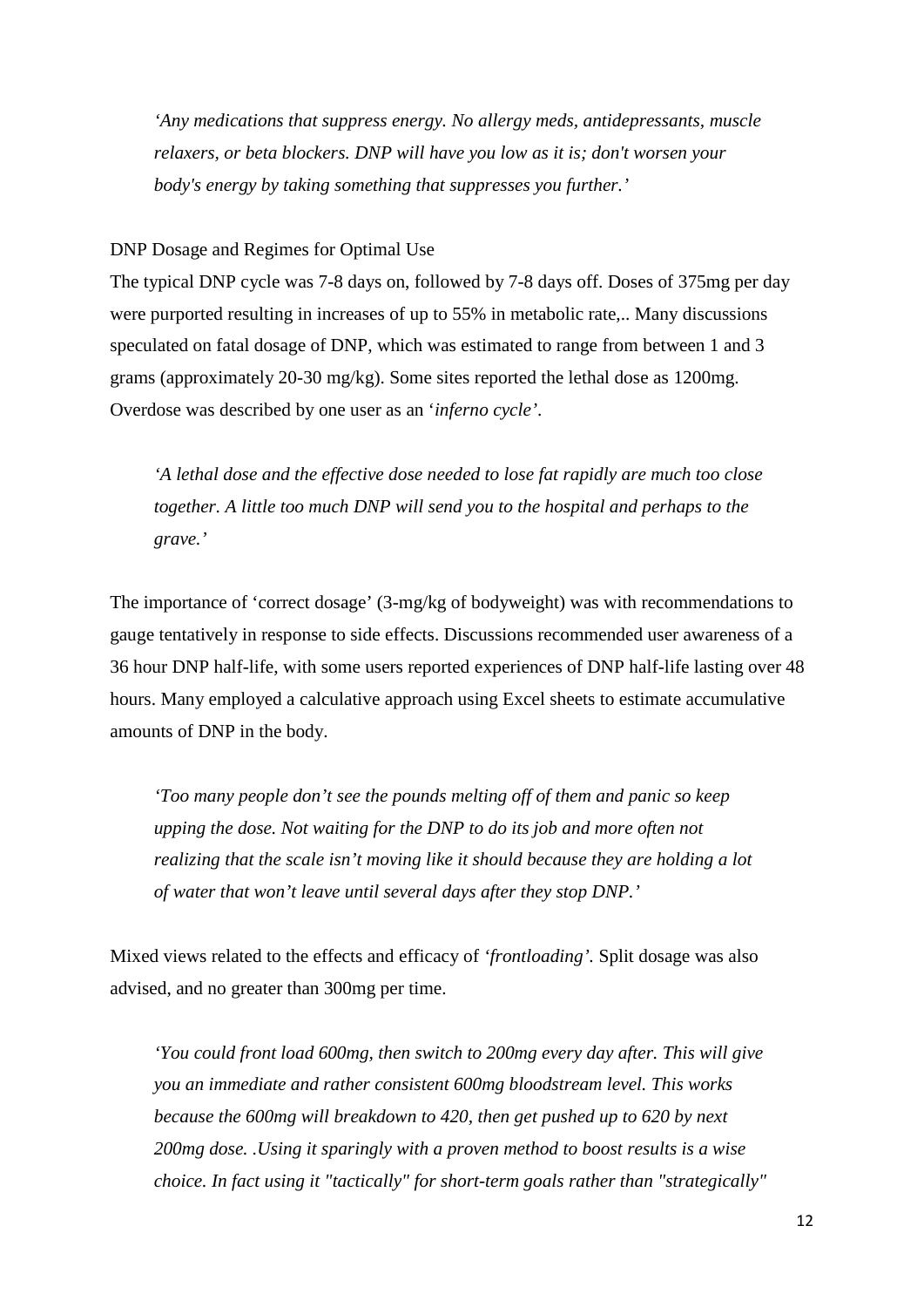*for long-term objectives is a big difference and a way to substantially reduce risks.'*

Experienced users reported the emergence of tolerance in lower dose ranges over time. The need for higher doses to elicit similar metabolic effects necessitated due diligence and management of unpleasant side effects;

*'The average dose is 400-600/day, and more than that gets a little severe. A full gram is the highest dose I've heard anyone use. I've used that much, and it's hell. I like to stay around 600 a day, which is hot, but safe and effective. Take caps even hours apart through the day, ending about 4-5 PM'.* 

Oral administration of capsules was most common, with some reports of eating DNP out of the bag with a spoon, mixing with fruit juice, and consumption of powder within sweets.

*'I'd unwrap and put a starburst in microwave for 10 seconds to soften. Flatten out starburst and put dose of DNP powder in the centre of the starburst. Wrap the starburst so that the DNP is at the centre. I'd swallow the DNP/starburst whole washed down with some h2o.'*

Due to carbohydrate cravings and consumption of additional calories, diet was viewed as potentially negating the effects of DNP. Discussions underscored that the greater amounts of carbohydrate consumed when on DNP, the greater body temperature elevation.

*'Be aware that eating high-carb foods will increase the heat sensation within an hour, and last about 2 hours.'*

Isometric diets whilst on DNP were extensively discussed on all forums. Optimal DNP diets varied between '*33% protein, 33% fat, 33% carbs'; '0% carbs, 35% protein, 15% fat' a*nd '*50% carbs, 35% protein, 15% fat.'* 

*'Restricting carbs will put the body in a state of hypoglycemia and can be dangerous to the health and also the mental wellbeing. DNP also mimics insulin in that it shuttles glucose into the cells in the absence of glucose. This is great for*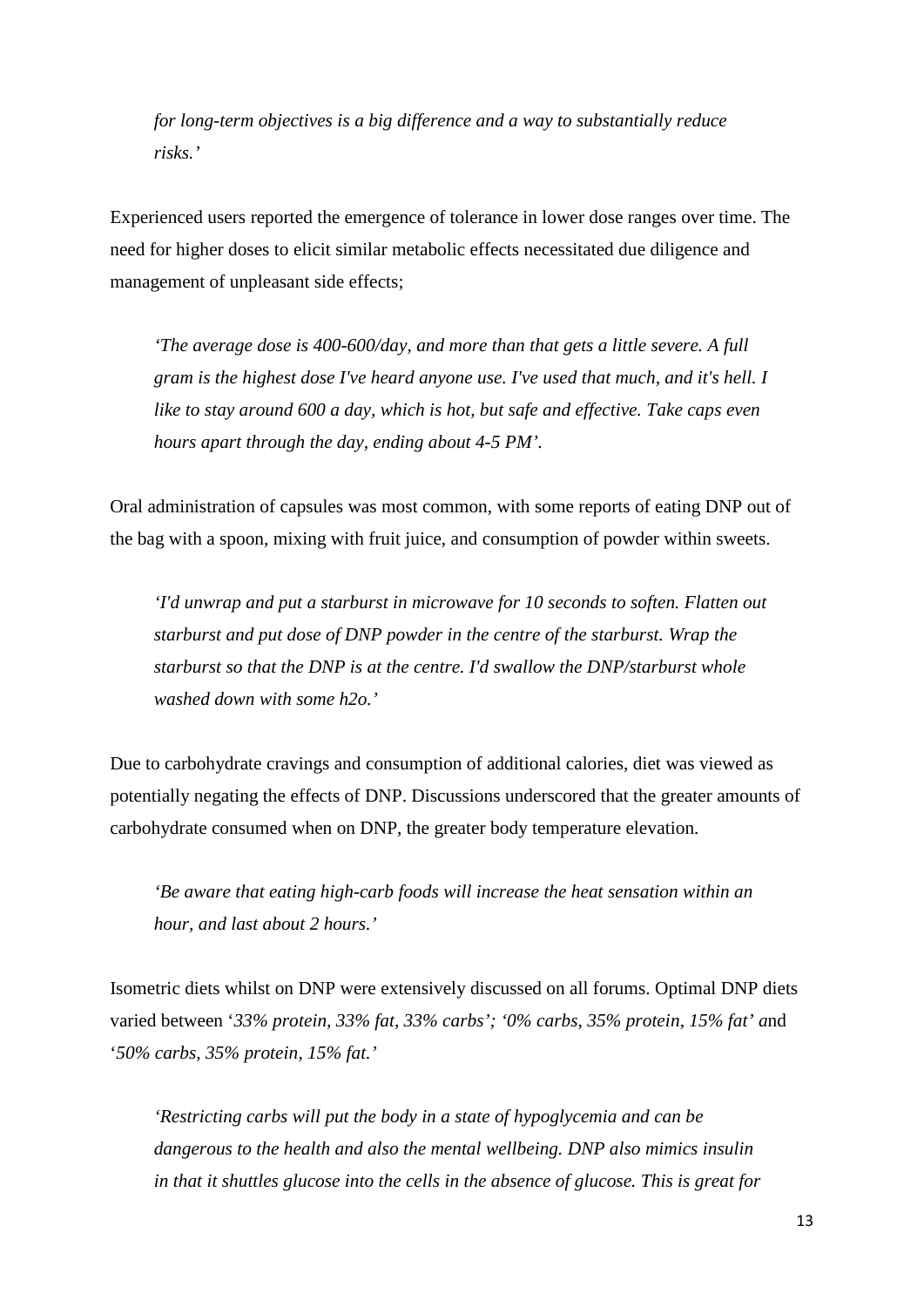*fat burning, but when carb intake is too low, the blood glucose can be at dangerously low levels as well* 

Fitness training in the form of resistance and cardiovascular workouts were advised to be tailored, and cognisant of the users reduced capacity for work. Muscle soreness, fatigue and delayed recovery (in extreme cases, muscle catabolism) was recommended to be managed by specific high repetition low weight sets.

*'Keep lifting short, 30-40 minutes. Don't try to repeat your usual workouts. Drop to moderate weights, 8-12 reps, not to failure, and with plenty of walking rest between sets. You are not going to grow muscle on DNP, so don't use your usual heavy routine.'*

Discussions centred on the use of DNP prior to anabolic androgenic steroid (AAS) cycling in order to lose body fat going into the cycle in preference to losing fat post AAS cycle. DNP was described as the '*perfect off cycle',* with DNP used to ensure weight gain in terms of muscle and not fat. Most users were aware that anabolic rebound effect could be experienced whereby the user reduces fat and experiences hypertrophy of muscle. For bodybuilding competitors, DNP was advised 8 days prior to competition, with carbohydrate depletion after 3 days of the last capsule, and carbohydrate loading 2 days prior to competition with restricted fluid intake.

#### **Discussion**

This study provides rich, novel data regarding the population of DNP users' views and practices. We recognise that findings may be confounded by self-report issues and lack of verification of DNP products used. That said, validity is ensured by virtue of the systematic manner by which embedded, multi-level and multi sited online DNP phenomena were examined and given the verification of extensive vertical and horizontal similarities across forum activity relating to choices to use, practices and outcomes ensures '*trustworthiness'* (Wallendorf & Belk, 1989) of the study. A comprehensive understanding of the knowledge, attitudes and beliefs of a population is a pre-requisite for the development of any public health interventions that look to reduce the harm associated with a specific behaviour.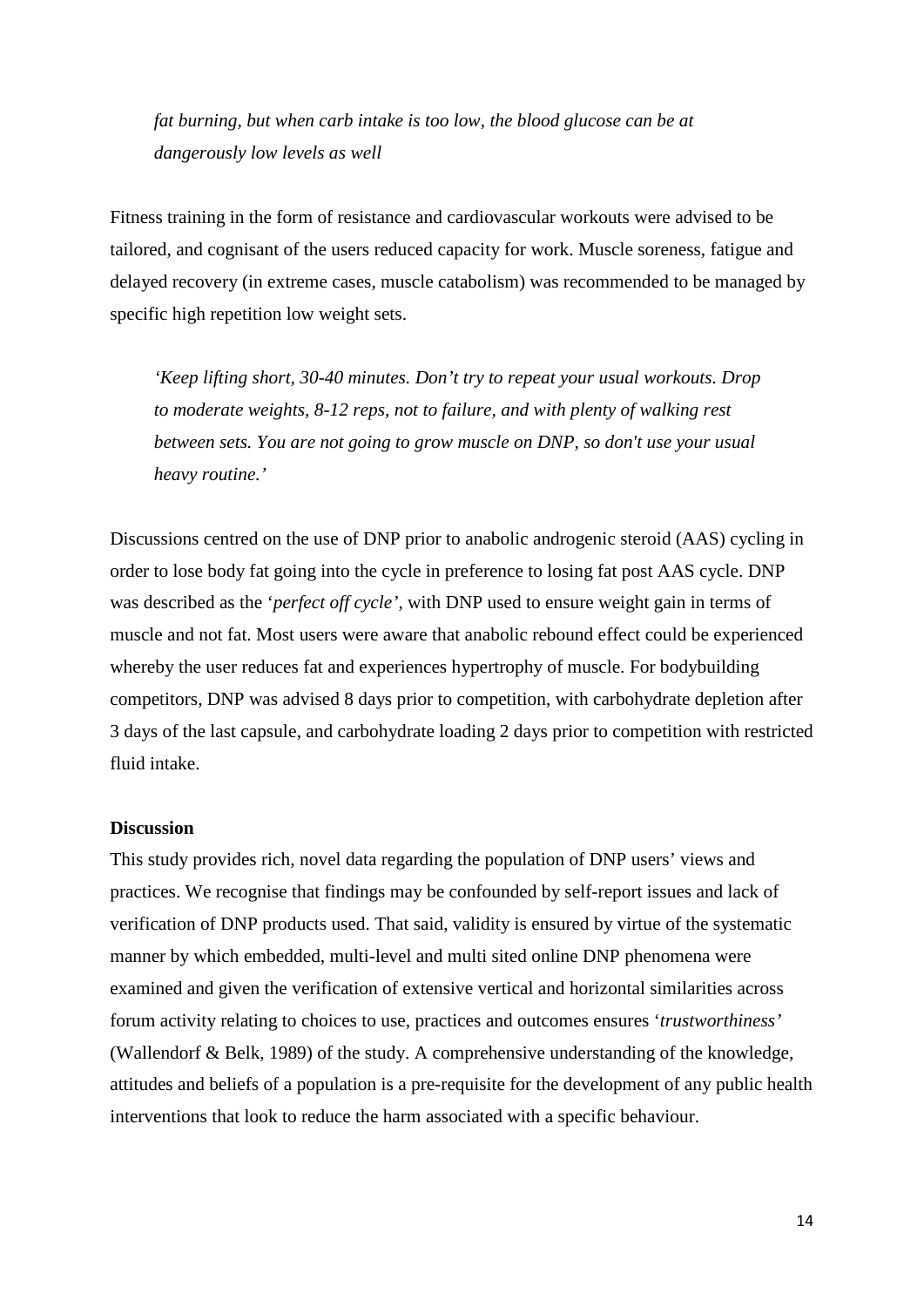There are clear similarities between the DNP market, novel psychoactive substances market (Grundlingh et al., 2011) and anabolic steroids market, (Evans-Brown, Kimergard, & McVeigh, 2009) with a general user acceptance and understanding that there can be no guarantee of the quality or safety of products. There is also a culture of myths passing for facts and guesswork/personal observation or experience being accepted as evidence. In some cases the motivation for the promulgation of this dubious information is linked to financial gain due to vested interests in specific products. For some, the messages appear to be driven by a genuine wish to inform and educate. One such forum participant claimed to be able to assess the quality by suggesting that one should '… put some of the powder on your finger tips and rub together'. Forum discussions often appear to be grounded in scientific theory, with exchanges making reference to chemical nomenclature. Similar has been observed in the case of novel psychoactive drugs, sold as research chemicals (Corazza et al., 2013; Corazza et al., 2012) and synthetic peptides for tanning (Marie Claire Van Hout, 2014). However, the same discussions also describe 'safe therapeutic dosages', which for a metabolic poison that is not for human consumption, is an oxymoron. A further example is the juxtaposition of procedures requiring 'zero margin for error', an impossibility while manually drying and measuring the ingredients.

The detailed discussions regarding the production processes and the often complex administration regimes may facilitate some feeling of control for those involved in the supply or self-administration of DNP. With a product that is demonstrably highly dangerous, 'expert experience', complex lore and pseudoscience create a veneer of comfort, providing reassurance to all concerned. For those forum users who appear well versed in the diverse adverse effects impacting on various systems and organs throughout the body, this knowledge is viewed within the context of potential dramatic weight loss, a calculated gamble. A common distinction is made between those who use and misuse DNP. 'Informed DNP users' rationalise their use as being driven by evidence. Negative outcomes and adverse effects are attributed to those who are 'ill-informed'. Product knowledge exchange and purporting of indigenous harm reduction practices amongst online communities of illicit drug and PIED users are observed in netographic studies (Marie Claire Van Hout, 2014; M. C. Van Hout, 2014a, 2015). For many users, the adverse effects of DNP use tend to be described in terms of discomfort and general inconvenience rather than serious harm to health and discussed in terms of the most effective methods of managing these symptoms including cold baths, together with a plethora of medications and supplements often motivated by the opportunity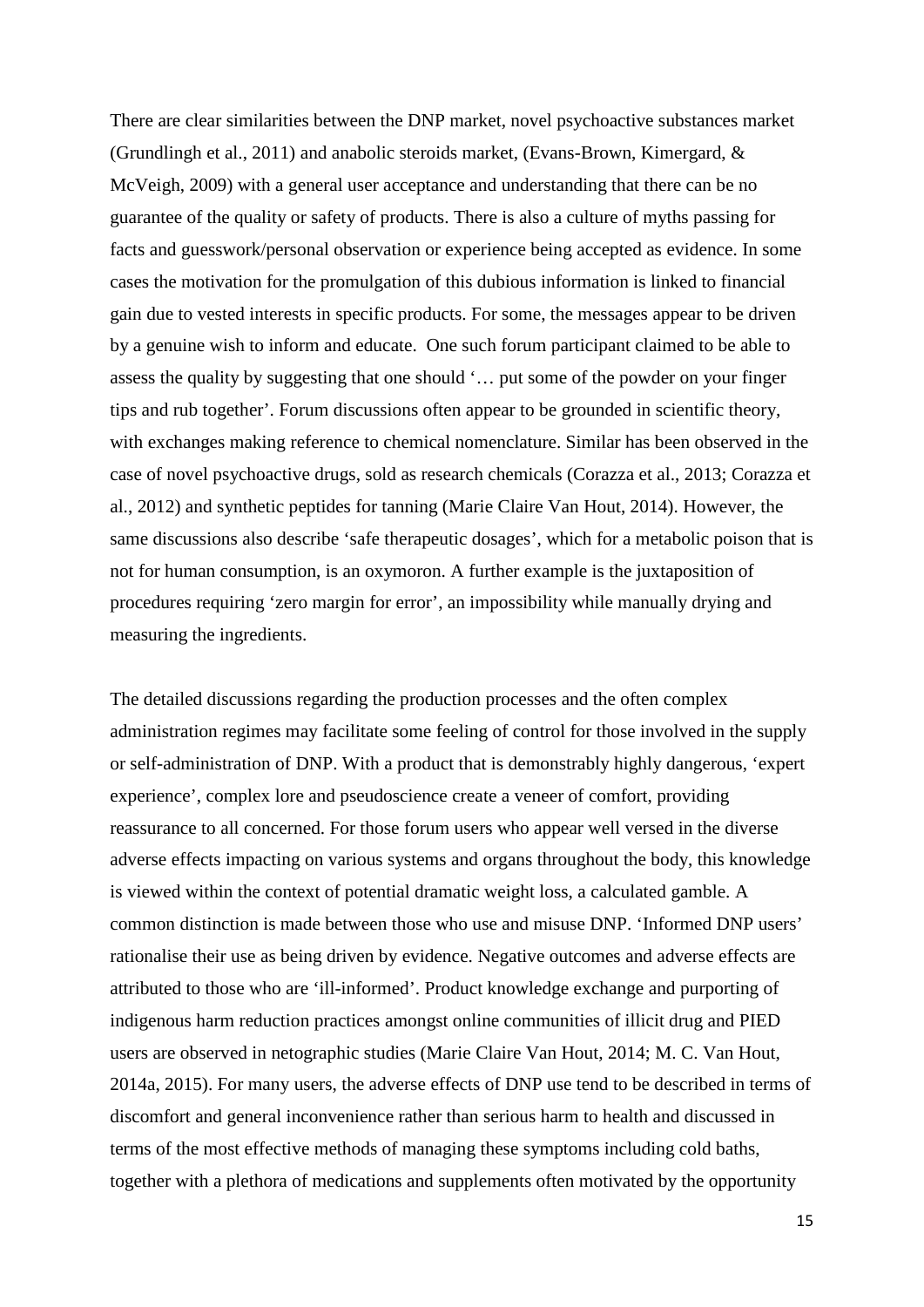to take higher dosages for maximum weight loss.. There is considerable variation in the experiences of DNP users and contradictory advice regarding dosage, regime, diet, exercise and use of additional drugs and supplements. It is essential that the development of any interventions to protect the health of those using or contemplating the use of DNP take account of the beliefs and motivations of the target audience. DNP is no ordinary dietary aid and has more in common with the most dangerous of 'problem drugs' than with other weight loss products.

So how do health professionals and educators best engage with the population of DNP users? Unlike anabolic steroid users who may be targeted at gymnasia, NPS users who may frequent nightclubs or many other drug users who may gravitate to specific services such as needle and syringe programmes or methadone clinics, DNP users do not have a physical environment where they may be targeted. While some DNP users may also be users of other PIEDS, this is a subset of individuals. Clearly, engagement with the online community is needed to reach sections of the population of users. DNP 'gurus' exert a significant influence on both the beliefs and practices of DNP users and it is likely that any health campaigns that directly contradict these key influencers will be dismissed. Therefore establishing contact and maintaining communication and directly influencing these 'gurus' within the DNP community may be an essential element of any effective harm reduction and health promotion strategy.

#### Conclusion

These findings provide a unique insight into the motivations practices and beliefs of this population, it barely scratches the surface of the complex interface between cyber pharmacology and folklore. It is clear that a greatly improved understanding is required if any of the tried and tested health promoting approaches are to be effectively utilised. Equally, given the expansion of web retailing of DNP and the lack of reporting of adverse events, continued pharmacovigilance and surveillance is warranted.

List of abbreviations DNP - 2,4-Dinitrophenol AAS - Anabolic androgenic steroid OTC – Over the counter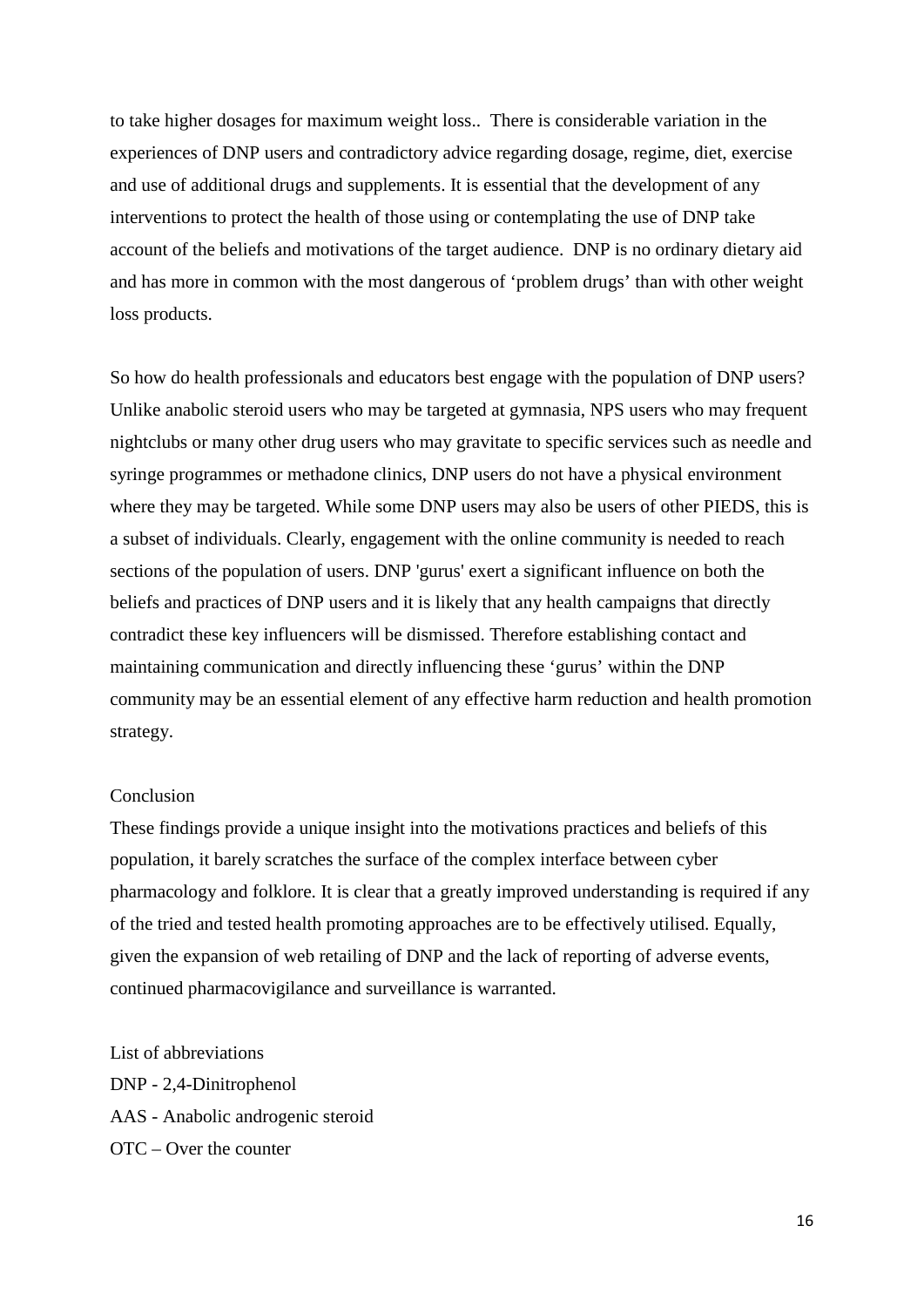The authors confirm that:

The material has not been published elsewhere or is being considered for publication elsewhere.

The authors have all be involved in the work. The first author had a substantive role in conceptualising the research aim and methods, contextualising the study, interpretting the findings and drafting the overall manuscript. The second author has contributed to writing this paper. The last author was responsible for data collection, analysis and interpretation, and reviewing the final manuscript. All authors have read and approved the final draft.

No ethical approval was required,

No funding sources were sought.

### Reference

- Agency for Toxic Substances and Disease Registry. (1995a). Agency for Toxic Substances and Disease Registry: Toxicological profile for dinitrophenols. Retrieved 05/08/2014, 2014, from <http://www.atsdr.cdc.gov/substances/toxsubstance.asp?toxid=132>
- Agency for Toxic Substances and Disease Registry. (1995b). Agency for Toxic Sustances and Disease Registry: Toxicological profile for dinitrocresols. Retrieved 05/08/2014, 2014, from <http://www.atsdr.cdc.gov/substances/toxsubstance.asp?toxid=218>
- Baker, M. (1997). Dan Duchaine The Steroid Guru Interview with MESO-Rx. Retrieved 06/08/2014, 2014, fro[m https://thinksteroids.com/articles/dan-duchaine-steroid-guru-interview/](https://thinksteroids.com/articles/dan-duchaine-steroid-guru-interview/)
- BBC. (2012). Sean Cleathero dies after taking 'gym drug'. *BBC News*.
- Boyer, E. W., Lapen, P. T., Macalino, G., & Hibberd, P. L. (2007). Dissemination of psychoactive substance information by innovative drug users. *Cyberpsychology, Behaviour, and Social Networking, 10*(1), 1-6.
- Boyer, E. W., Shannon, M., & Hibberd, P. L. (2005). The Internet and psychoactive substance use among innovative drug users. *Pediatrics, 115*(2), 302-305.
- Brooke, C. (2013, 09/16/). Tragedy of the gifted rugby player, 18, who died after buying deadly 'fatburning' pills online, Article. *Daily Mail*. Retrieved from <http://search.ebscohost.com/login.aspx?direct=true&db=bwh&AN=90247076&site=eds-live>
- Cambell, M. K., Meier, A., Carr, C., Enga, Z., James, A. S., Reedy, J., & Zheng, B. (2001). Health Behavior Changes after Colon Cancer: A Comparison of Findings from Face-to-Face and On-Line Focus Groups. *Family & Community Health, 24*(3), 88.
- Cann, H. M., & Verhulst, H. L. (1960). Fatality from acute dinitrophenol derivative poisoning. *American journal of diseases of children (1960), 100*, 947-948.
- Cole, C., Jones, L., McVeigh, J., Kicman, A., Syed, Q., & Bellis, M. (2011). Adulterants in illicit drugs: a review of empirical evidence. *Drug Testing and Analysis, 3*(2), 89-96.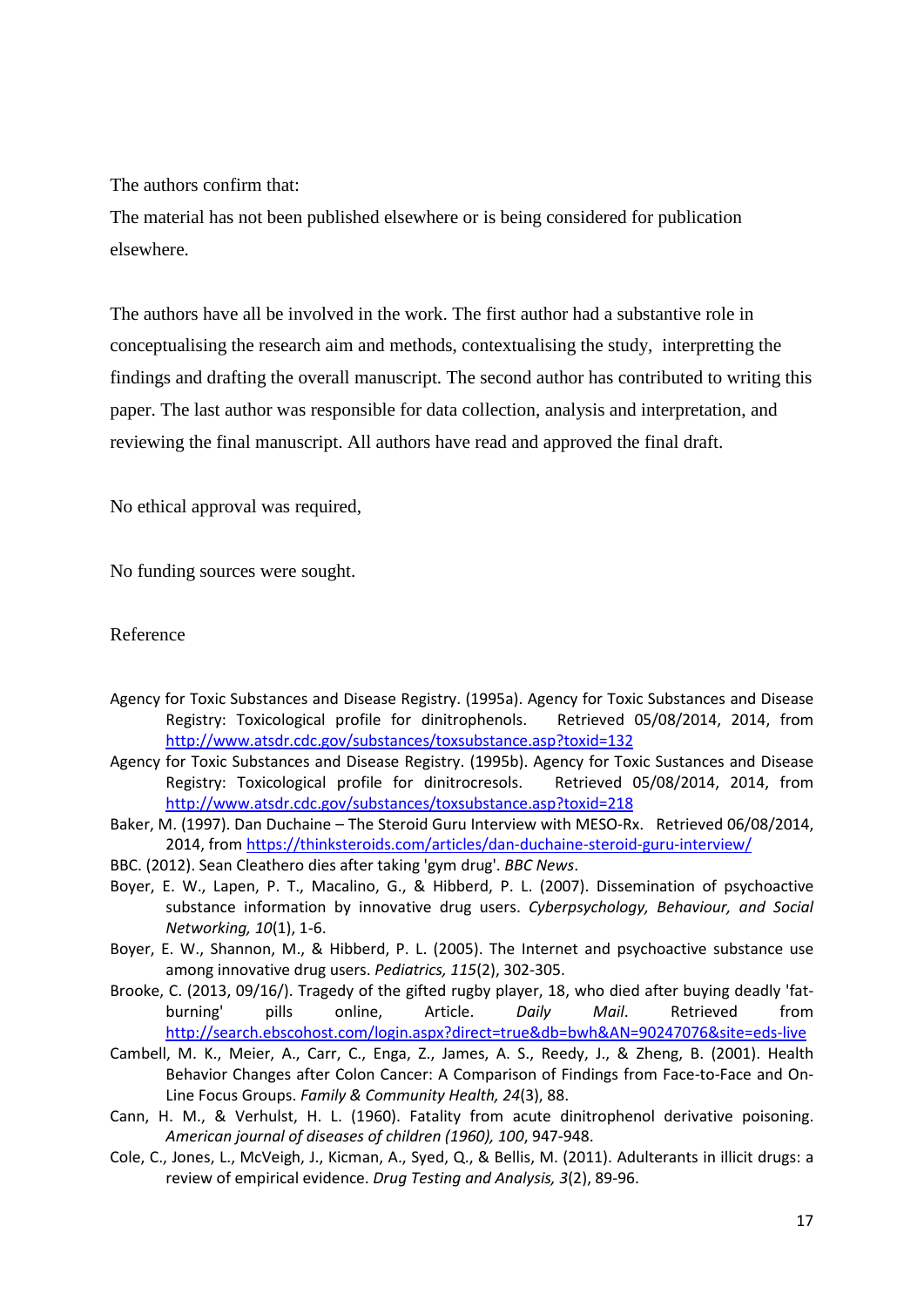Colman, E. (2007). Dinitrophenol and obesity: An early twentieth-century regulatory dilemma. *Regulatory Toxicology and Pharmacology, 48*(2), 115-117. doi: 10.1016/j.yrtph.2007.03.006

Corazza, O., Schifano, F., Demetrovics, Z., & van den Brink, W. (2013). 'Legal highs' an inappropriate term for 'Novel Psychoactive Drugs' in drug prevention and scientific debate. *International Journal of Drug Policy, 24*(1), 82-83. doi: 10.1016/j.drugpo.2012.06.005

Corazza, O., Schifano, F., Simonato, P., Fergus, S., Assi, S., Stair, J., . . . Pisarska, A. (2012). Phenomenon of new drugs on the Internet: The case of ketamine derivative methoxetamine. *Human Psychopharmacology, 27*(2), 145-149. doi: 10.1002/hup.1242

Crossley, M. (2007). Narrative analysis. In E. L. A.Coyle (Ed.), *Analysing qualitative data in psychology* (pp. 131-144). Los Angeles: Sage.

Cullen P (2015) Man in mid-20s dies after taking banned slimming pills. The Irish Times 25 June 2015.

Day, K., & Keys, T. (2008). Starving in cyberspace: A discourse analysis of pro-eating-disorder websites. *Journal of Gender Studies, 17*(1), 1-15. doi: 10.1080/09589230701838321

Ducahine, D. (1989). *Underground steroid handbook II*. United States of America: Modern Bodybuilding Publications.

Evans-Brown, M., Kimergard, A., & McVeigh, J. (2009). Elephant in the room? The methodological implications for public health research of performance-enhancing drugs derived from the illicit market. *Drug Testing and Analysis, 1*(7-8), 323-326.

Evans-Brown, M., McVeigh, J., Perkins, C., & Bellis, M. (2012). Human Enhancement Drugs -The Emerging Challenges to Public Health: The Centre for Public Health.

Fernback, J. (2007). Beyond the diluted community concept: a symbolic interactionist perspective on online social relations. *New Media & Society, 9*(1), 49-69.

Fielding, N. G., Lee, R. M., & Blank, G. (2008). *The handbook of online research methods*. London: Sage.

Gilbert, D., Walley, T., & New, B. (2000). Lifestyle Medicines. *BMJ, 321*, 1341-1344.

Gillham, B. (2005). *Research interviewing - The range of techniques*. Berkshire: Open University Press.

Grundlingh, J., Dargan, P. I., Wood, D. M., & El-Zanfaly, M. (2011). 2,4-Dinitrophenol (DNP): A Weight Loss Agent with Significant Acute Toxicity and Risk of Death. *Journal of Medical Toxicology, 7*(3), 205-212. doi: 10.1007/s13181-011-0162-6

Hamilton, A. (1921). Industrial poisoning in making coal-tar dyes and dye intermediates. *Bulletin of the United States Bureau of Labour Statistics, 280*.

Hecht, A., & Jannssen, W. (1987). Diet drug danger dεja vu. *FDA consumer, Feb*, 22-27.

Horner, W. D., Jones, R. B., & Boardman, W. W. (1935). Cataracts, Following the Use of Dinitrophenol: Preliminary Report of Three Cases. *JAMA: Journal of the American Medical Association, 105*, 108-110.

Hsiung, R. C. (2000). The Best of Both Worlds: An Online Self-Help Group Hosted by a Mental Health Professional. *CyberPsychology & Behavior, 3*(6), 935-950. doi: 10.1089/109493100452200

Jespersen, M. R. (2013). Definitely Not for Women: An Online Community's Reflections on Women's Use of Performance Enhancing Drugs in Recreational Sports. In J. Tolleneer & P.Bonte (Eds.), *Athletic Enhancement, Human Nature and Ethics*. Dordrecht: Springer Science and Business Media.

Kamour, A., George, N., Gwynnette, D., Cooper, G., Lupton, D., Eddleston, M., . . . Thomas, S. H. (2014). Increasing frequency of severe clinical toxicity after use of 2,4-dinitrophenol in the UK: a report from the National Poisons Information Service. *Emerg Med J*. doi: 10.1136/emermed-2013-203335

Kjellgren, A., Henningsson, H., & Soussan, C. (2013). Fascination and social togetherness-Discussions about spice smoking on a Swedish internet forum. *Substance Abuse: Research and Treatment, 7*, 191-198. doi: 10.4137/SART.S13323

Kjellgren, A., & Jonsson, K. (2013). Methoxetamine (MXE)--a phenomenological study of experiences induced by a "legal high" from the internet. *Journal of Psychoactive Drugs, 45*(3), 276-286.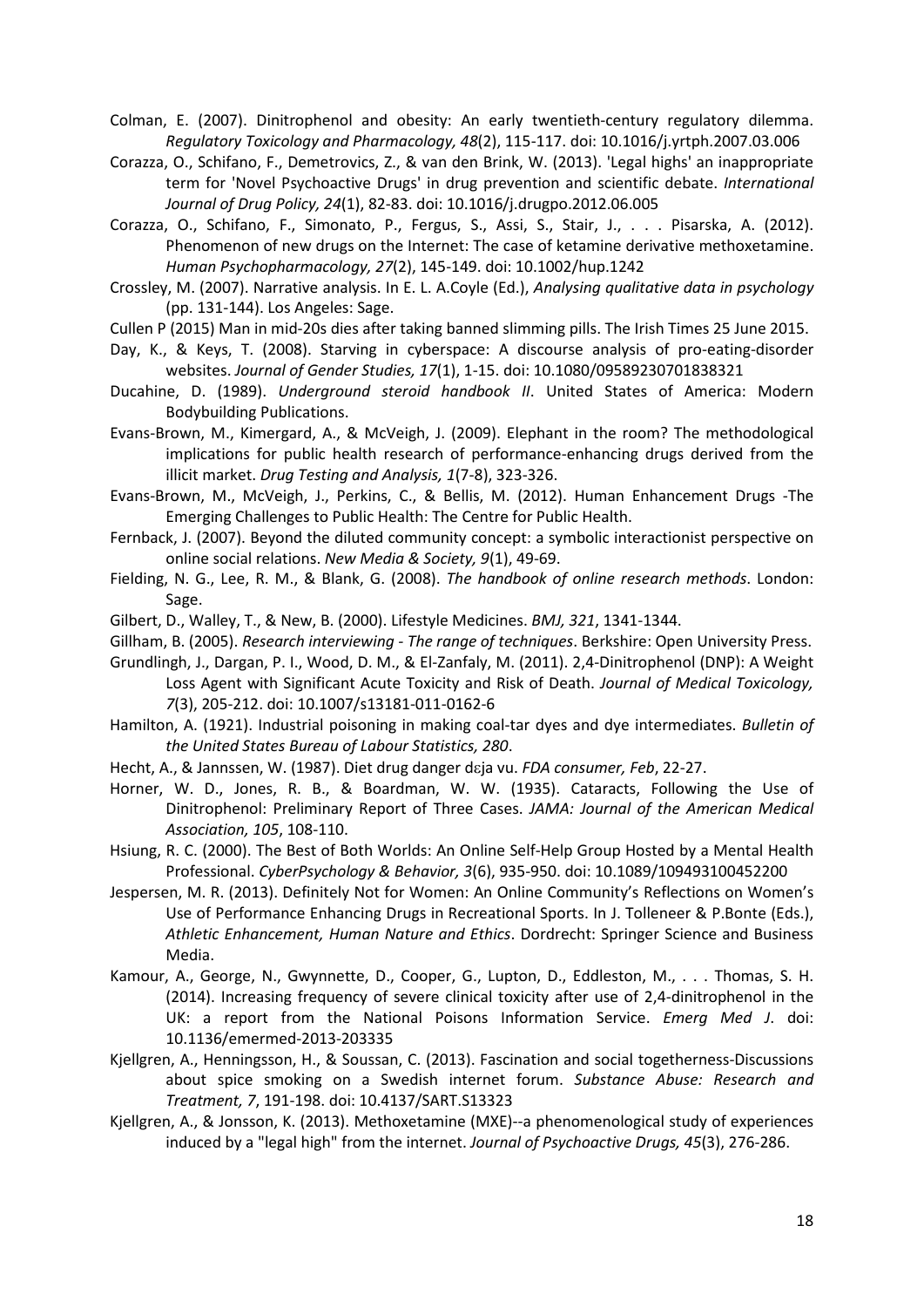- Kjellgren, A., & Soussan, C. (2011). Heaven and hell-a phenomenological study of recreational use of 4-HO-MET in Sweden. *Journal of Psychoactive Drugs, 43*(3), 211-219. doi: 10.1080/02791072.2011.605699
- Kozinets, R. V. (2002). The Field Behind the Screen: Using Netnography for Marketing Research in Online Communities. *Journal of Marketing Research (JMR), 39*(1), 61-72.
- Kurt, T. L., Anderson, R., Petty, C., Bost, R., Reed, G., & Holland, J. (1986). Dinitrophenol in weight loss: The poison center and public health safety. *Veterinary and Human Toxicology, 28*(6), 574-575.
- Le, P., Wood, B., & Kumarasinghe, S. P. (2014). Cutaneous drug toxicity from 2,4-dinitrophenol (DNP): Case report and histological description. *The Australasian Journal Of Dermatology*.
- Llewellyn, W. (2012). *William Llewellyn's Anabolics 10th Edition.* Florida: Molecular Nutrition.
- Masserman, J. H., & Goldsmith, H. (1934). Dinitrophenol: its therapeutic and toxic actions in certain types of psychobiologic underactivity. *JAMA: Journal of the American Medical Association, 102*(7), 523.
- Matharu, H. (2014). Body-building obsessed UCA Epsom student Sarmad Alladin killed by deadly DNP tablets. *Your Local Guardian*.
- Maxwell, J. A. (1992). Understanding and validity in qualitative research. *Harvard Educational Review, 62*(3), 279-300.
- McFee, R. B., Caraccio, T. R., McGuigan, M. A., Reynolds, S. A., & Bellanger, P. (2004). Dying to be thin: A dinitrophenol related fatality. *Veterinary and Human Toxicology, 46*(5), 251-254.
- McVeigh, J., Evans-Brown, M., & Bellis, M. (2012). Human enhancement drugs and the pursuit of perfection. *Addicciones, 24*(3), 185-190.
- Miller, P. G., & Sønderlund, A. L. (2010). Using the internet to research hidden populations of illicit drug users: a review. *Addiction, 105*(9), 1557-1567.
- Morris, S (2015) Woman died after accidental overdoseof highly toxic diet pills. Guardian 23 July 2015
- Perkins, R. G. (1919). A Study of the Munitions Intoxications in France. *Public Health Reports, 34*, 2335-2374.
- Politi, L., Vignali, C., & Polettini, A. (2007). LC-MS-MS analysis of 2,4-dinitrophenol and its phase I and II metabolites in a case of fatal poisoning. *Journal of Analytical Toxicology, 31*(1), 55-61.
- Reuter, P., & Caulkins, J. P. (2004). Illegal "lemons": Price dispersion in cocaine and heroin markets. *Bulletin on Narcotics, 56*(1-2), 141-165.
- Rheingold, H. (1993). *The virtual community*. Reading: Addison-Wesley Publishing Company.
- Robinson, L. (2007). The cyberself: the self-ing project goes online, symbolic interaction in the digital age. *New Media Society, 9*(1), 93-110.
- Saba, V. K., & McCormick, K. A. (2001). *Essentials of computers for nurses: Informatics for the new millenium*. New York: McGraw-Hill.
- Sawer, P., & Mendick, R. (2013). The deadly trail of the killer slimming drug DNP. *Sunday Telegraph*. Retrieved **from** [http://search.ebscohost.com/login.aspx?direct=true&db=bwh&AN=8Q371868404&site=eds](http://search.ebscohost.com/login.aspx?direct=true&db=bwh&AN=8Q371868404&site=eds-live)[live](http://search.ebscohost.com/login.aspx?direct=true&db=bwh&AN=8Q371868404&site=eds-live)
- Smith, A. C. T., & Stewart, B. (2012). Body conceptions and virtual ethnopharmacology in an online bodybuilding community. *Performance Enhancement and Health, 1*(1), 35-38. doi: 10.1016/j.peh.2012.04.001
- Tainter, M. L., Stockton, A. B., & Cutting, W. C. (1935). Dinitrophenol in the treatment of obesity: final report. *JAMA: Journal of the American Medical Association, 105*(5), 332.
- Van Hout, M. C. (2014). An Internet study of user's experiences of the synthetic cathinone 4 methylethcathinone (4-MEC). *Journal of Psychoactive Drugs, 46*(4), 273-286.
- Van Hout, M. C. (2015). Nod and wave: An Internet study of the codeine intoxication phenomenon. *International Journal of Drug Policy*. doi: 10.1016/j.drugpo.2014.06.016
- Van Hout, M. C. (2014a). SMART: An Internet study of users experiences of synthetic tanning. *Performance Enhancement and Health*. doi: 10.1016/j.peh.2014.05.001